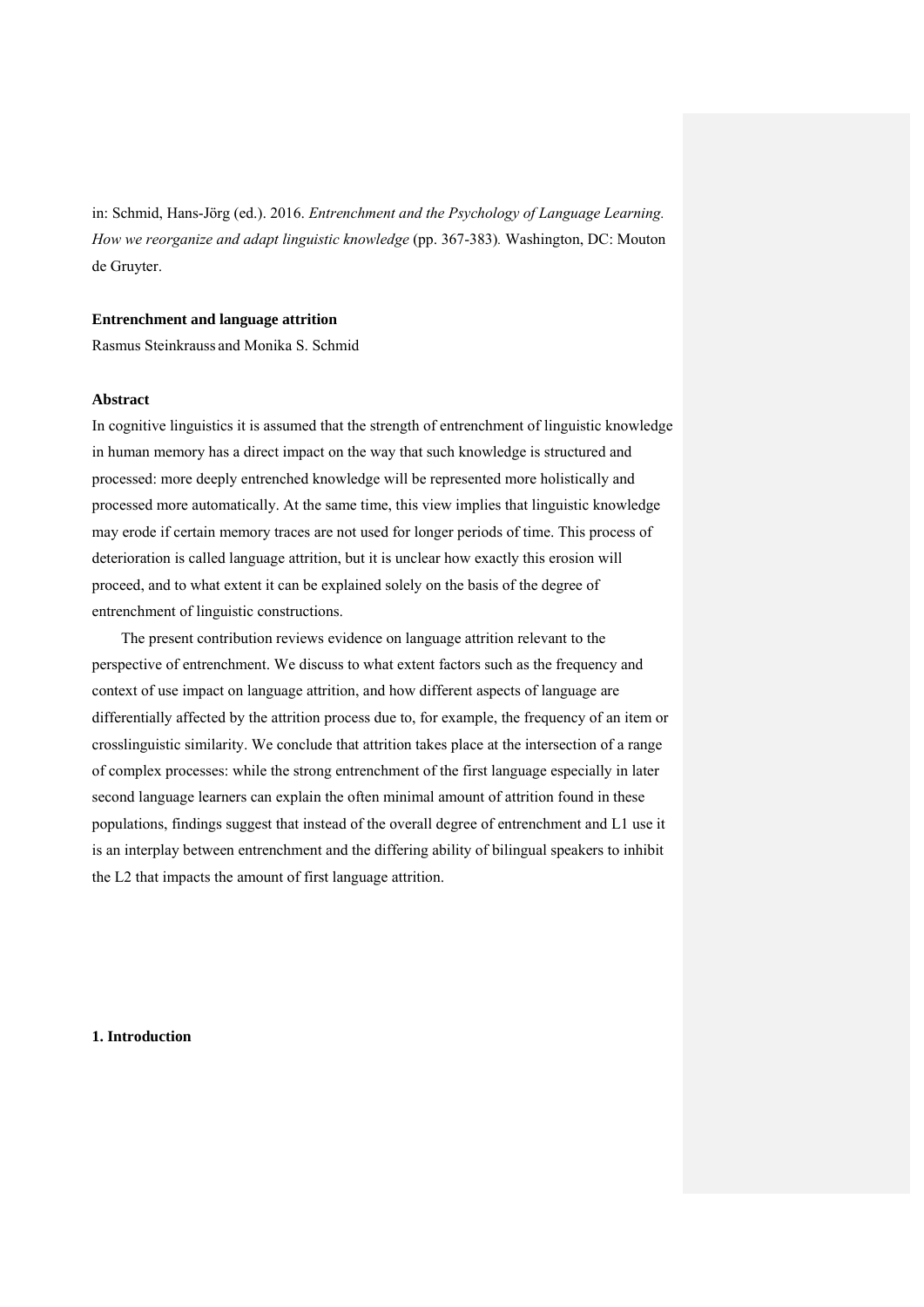The term *language attrition* refers to the process of change, reduced accessibility or deterioration of linguistic knowledge of an individual speaker who had demonstrably acquired this knowledge at some earlier point in time. This process occurs when the language in question has come to be used less frequently or not at all, in favour of some other, laterlearned language. This link between the reversal of development of linguistic knowledge on the one hand and the frequency of use of the language on the other makes attrition an ideal field to investigate from a cognitive linguistic point of view.

 In cognitive linguistics, frequency of use is viewed as a fundamental factor driving individual linguistic development. Foundational to this assumption is the idea that learning a language makes use of the same cognitive processes that also underlie other types of learning, and that linguistic knowledge is thus acquired with the help of domain-general learning mechanisms. This entails that factors such as the recency, frequency or context of stimuli (e.g., Anderson, 2014) play a role in the construction of linguistic knowledge by each individual speaker, just as they do in other learning situations.

 One central concept in this regard is entrenchment. Applied to individual linguistic development, entrenchment refers to the process (and the result, see H.-J. Schmid, this volume) of strengthening a speaker's representation of linguistic knowledge through repeated processing, in comprehension as well as production. Importantly, this development operates on the level of specific instances of language use that a speaker takes part in. Every time a speaker processes, i.e. interprets or produces, a linguistic structure, this adds to earlier memories of linguistic events and strengthens the representation of what is shared among these instances of language use. When the different instances share specific linguistic constructions such as words or idioms, this will entrench lexically specific representations, while more abstract overlap in linguistic form or function will lead to more schematic representations. Building up linguistic knowledge is thus seen as a usage-based, bottom-up process: abstract linguistic knowledge, such as knowledge of thematic roles, word classes or syntactic patterns, is based on the knowledge of specific constructions and emerges from the commonalities between these (Langacker, 1988, 2000).

 In first language (L1) acquisition, this has the effect that children tend to start out with fixed word combinations and use grammatical constructions that are tied to specific lexical material (item-based constructions, see overview in Tomasello, 2003). A child who can use different verb forms in one linguistic context might not yet be able to use the same forms in other contexts (e.g., Pine, Lieven & Rowland, 1998; Pizzuto & Caselli, 1992; Tomasello, 1992). Which constructions are used in that way is closely related to the frequency of the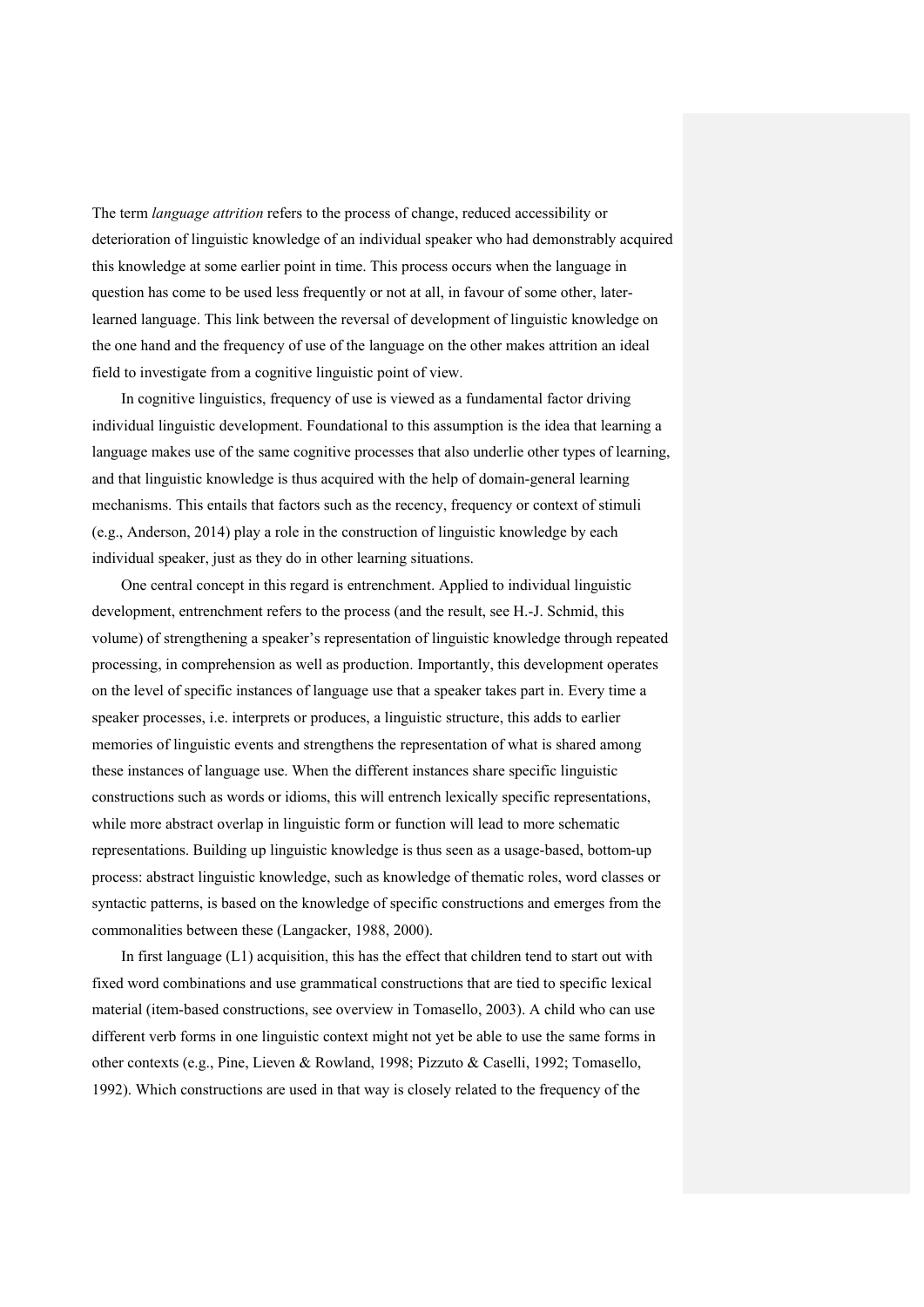constructions and the form in which they occur in the input (e.g., Rubino & Pine, 1998). Similar frequency-based effects that can be explained with different degrees of entrenchment have also been observed in second language (L2) learning (see overview in Ellis, 2013). The concept of entrenchment, in cognitive linguistics, is thus closely linked to frequency, and constructions "are variably entrenched depending on the frequency of occurrence" (Langacker, 1987, p.59).

 Since language attrition is the result of a substantial decrease in the frequency of use of a language (in production as well as comprehension), entrenchment - understood as both the process and the result - is a potentially powerful concept for predicting and explaining its cause and development. Even more importantly, attrition could provide an additional perspective for verifying and validating the hypotheses that cognitive linguistics in general make about linguistic knowledge and about the role entrenchment. These hypotheses should hold true not only for contexts of acquisition and use, but also of maintenance and deterioration in the face of non-production and the absence of input. In spite of this, there are to date no studies taking an explicitly cognitive linguistic approach to language attrition. This is particularly surprising since the prediction that the disuse of linguistic structures will have a negative impact on their degree of entrenchment (and consequently on linguistic knowledge) is already expressed in early and foundational texts for cognitive linguistic approaches, such as Langacker (1987, p. 59, p. 100). Studying language attrition should thus be an integral part of the cognitive linguistic endeavour.

 At the same time, it is clear that frequency of use is not the only factor at work in language attrition. Language attrition occurs when a speaker uses the language undergoing attrition less often due to shifting to another language, e.g. as an effect of the emigration to a different linguistic environment. Often, this also entails a change of the dominant language from the L1 to the L2. The age at which the use of the L1 was reduced and the presence of a competing L2 system in the speaker's mind therefore play an important role in attrition as well. Language attrition is thus a process that is inextricably linked with bilingualism and involves a complex interplay of different factors, which makes it difficult to assess the exact role these aspects play in language attrition. However, it has recently been proposed that a comparison of L1 attriters with monolingual native speakers and advanced L2 users could have the potential of disentangling the relative contributions made by factors such as frequency and contexts of use, age at learning, and competition between languages (M. S. Schmid, 2014). In such an approach, bilingual development is seen as a holistic process involving all linguistic knowledge and not isolated to either the acquisition (and limits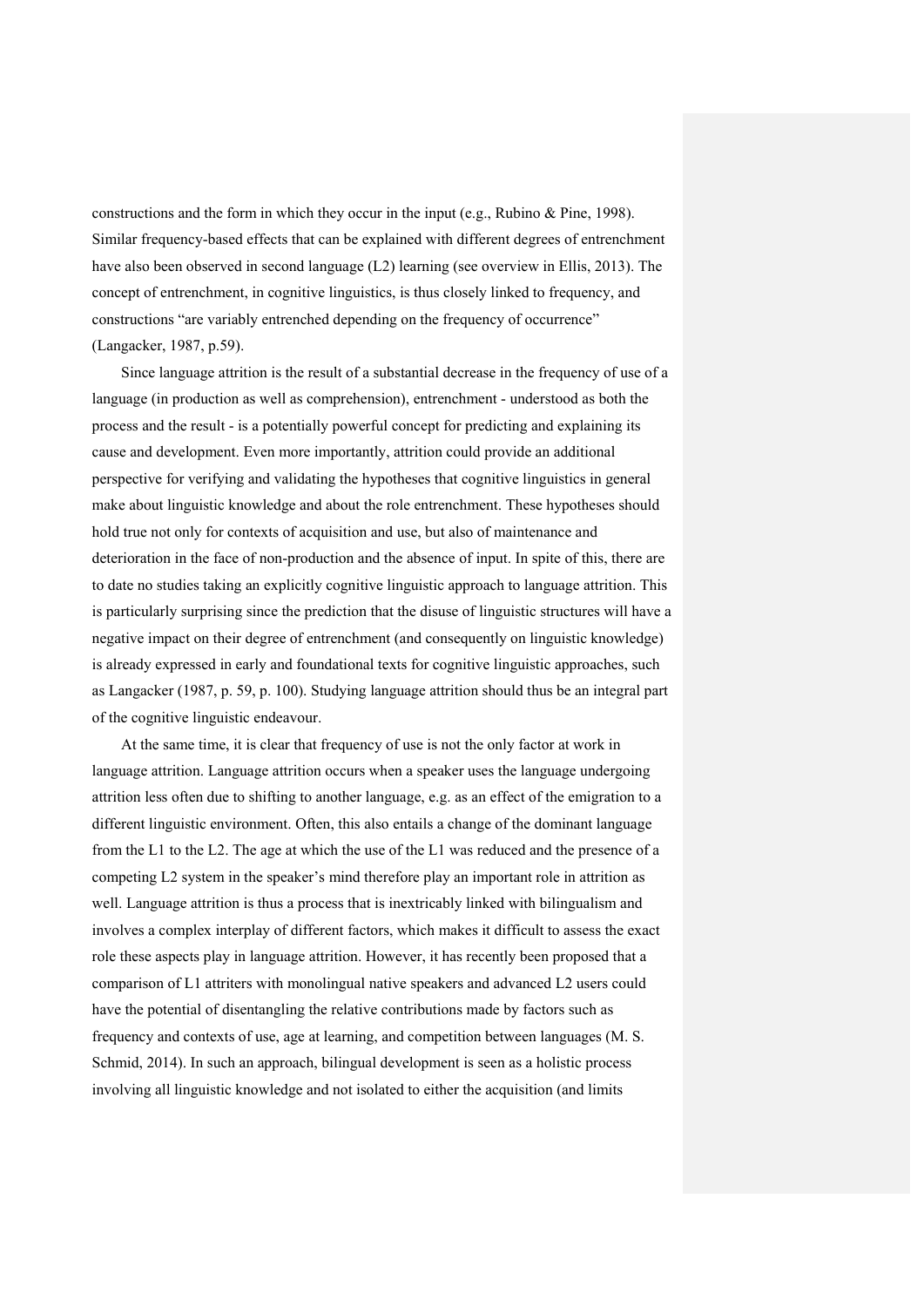thereof) of L2 knowledge on the one hand, or the deterioration or maintenance of the L1, on the other.

 As mentioned above, so far there has not been any research on language attrition taking an explicit cognitive linguistic approach. Applying the concept of entrenchment to previous research and interpreting the results from a cognitive linguistic point of view therefore requires some caution. In the context of attrition, entrenchment can most directly be operationalized as frequency of (reported) productive and receptive language use (often assessed for different contexts and situational settings) or as external corpus frequency, for example in assessments of lexical diversity. The first thus refers to the activation and ongoing entrenchment of the attriting language as a whole, the latter is a proxy for the relative degree of entrenchment of specific words (requiring the methodological leap discussed by H.-J. Schmid, this volume, p. XY). With few exceptions (such as Pavlenko's studies of semantic fields, Pavlenko, 2004, 2010) attrition studies have not looked into lexically specific constructions and confined themselves to measuring overall vocabulary size and diversity, while for grammar, abstract categories and general word-order phenomena have generally been the focus of the investigations.

 Specific hypotheses from a cognitive linguistic point of view regarding the effect of entrenchment in language attrition are therefore difficult, apart from the prediction that frequency of use will play a role for the amount of attrition if the fact that the attriting L1 has been entrenched from birth does not supersede effects of decreasing frequency of use. A model on linguistic processing that draws on the concept of entrenchment and possibly allows more specific hypotheses about attrition is MacWhinney's (2011, 2008) Unified Model, which has its roots in the Competition Model (Bates & MacWhinney, 1982; MacWhinney, 1987).While originally aiming at explaining the acquisition of linguistic knowledge, for hypotheses about attrition the model has the advantage that it takes into account both L1 and L2 development, and that it allows for linguistic transfer in both directions (MacWhinney, 2008, p. 351).

 In this model, as the L1 is acquired first, L1 knowledge is assumed to be deeply entrenched and represented in local cortical maps (MacWhinney, 2011, p. 215). This local organization is "more and more difficult to reverse or modify" (MacWhinney, 2008, p. 344) with increasing age and decreasing plasticity of the brain. As the robustness of L1 knowledge accumulates with use, "later retrievals can be spaced farther and farther apart" (MacWhinney, 2011, p. 216). This means that attrition effects should be stronger the earlier the switch from the L1 to the L2 occurred, and minimal when the L1 has been spoken for a long time and is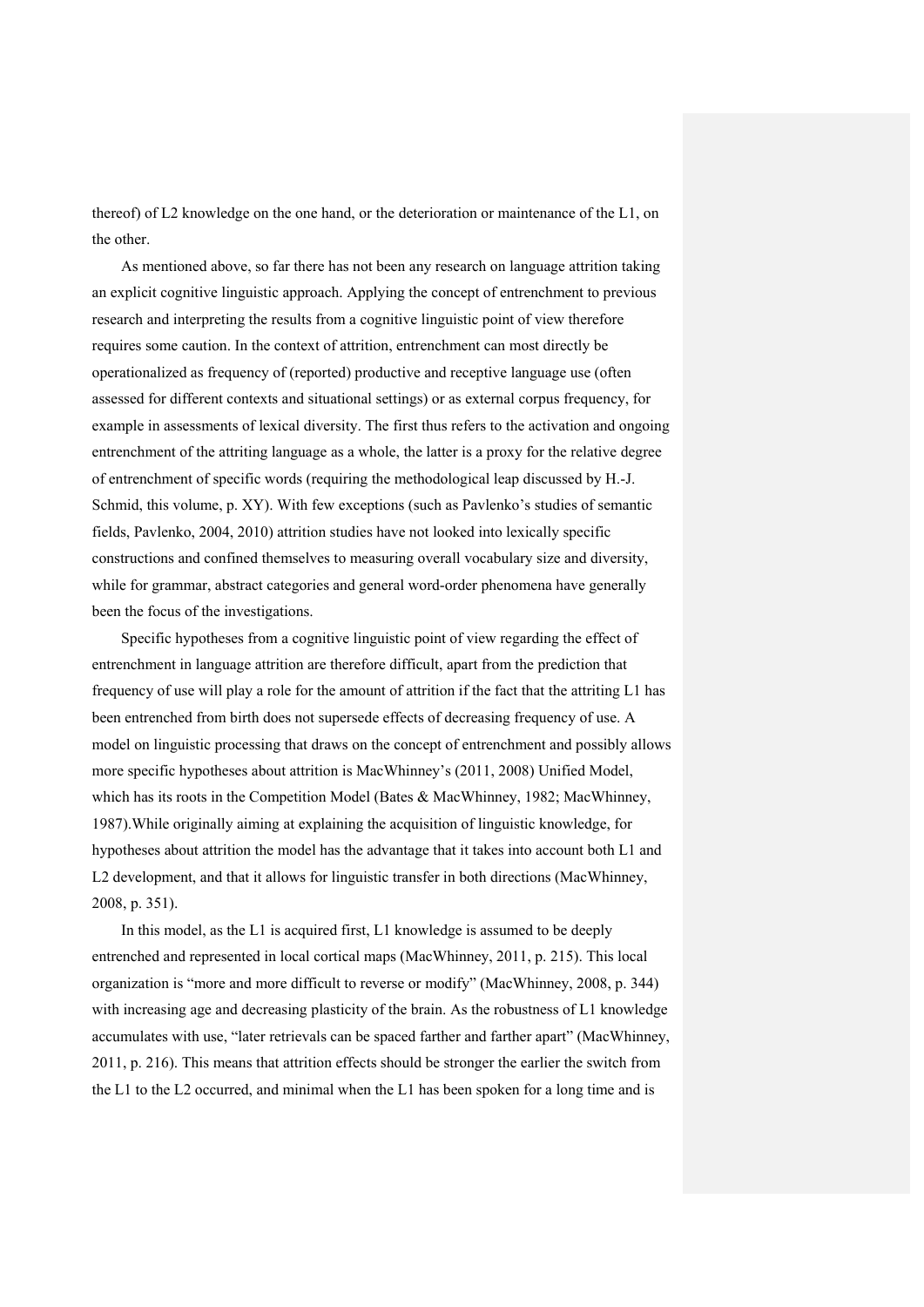still occasionally being used. In the case that the switch from L1 to L2 started early enough, however, at a point before L1 knowledge had "crystallized' in the brain[s]" (Hernandez, Li & MacWhinney, 2005, p. 224), even a complete forgetting of the L1 is possible. An fMRI study by Pallier et al. (2003) who found exactly this pattern in Korean children adopted in France when they were between 3 and 8 years old is cited as supporting evidence (Hernandez et al., 2005, pp. 223-224).

 The latest version of the Unified Competition Model (MacWhinney, 2011) lists several factors supporting and endangering the acquisition, development and maintenance of linguistic knowledge. They are originally formulated with L1 and L2 acquisition in mind, but may be applied to the context of L1 attrition as well. The most important risk factors, i.e. factors contributing to L1 attrition seem to be disentrenchment, negative transfer and isolation. Disentrenchment refers to the fact that the neural connections storing L1 knowledge may be weakened as a consequence of disuse, while negative transfer refers to possible negative L2 influences on the L1. The third factor, isolation, is a social factor: the less contact there is with the language community in question, in this case the L1 community, the more strongly this favors attrition.

 At the same time, support factors may counter L1 attrition. Isolation may be prevented by participation in the (local) L1 community or by distance communication (to which there were considerable financial obstacles in the communities most often studied in the context of attrition, namely speakers who emigrated in the fifties, sixties and seventies, but in this age of email, Skype and budget flights is cheap and easy). Negative transfer may be counteracted by positive transfer, i.e. transfer from an L2 that is similar to the L1 and in this way supports L1 maintenance. Finally, the central risk of disentrenchment can be warded off by resonance. When an L1 word is activated, its activation spreads to other L1 words and thus strengthens the connections between L1 forms, making it more robust against intrusion from the L2. This mutual activation is inherent when processing input (Hernandez et al., 2005, pp. 221-222), but also occurs in the active use of language.

 Taken together, this means that L1 attrition should be weakest for speakers who emigrated late in life, speak an L2 that is similar to the L1 (supporting positive transfer), still use the L1 occasionally (in reception or production, leading to resonance and entrenchment), and are active in their L1 community (preventing isolation). Specific factors supporting entrenchment and local organization – and thus L1 maintenance – explicitly mentioned are reading (if the writing system reflects the phonology of the language), inner speech, and thinking in the language in question ('internalization'; Hernandez et al., 2005, p. 222;

**Comment [X1]:** RS: No full list of authors in the case of more than 5 authors (this paper has 7 authors)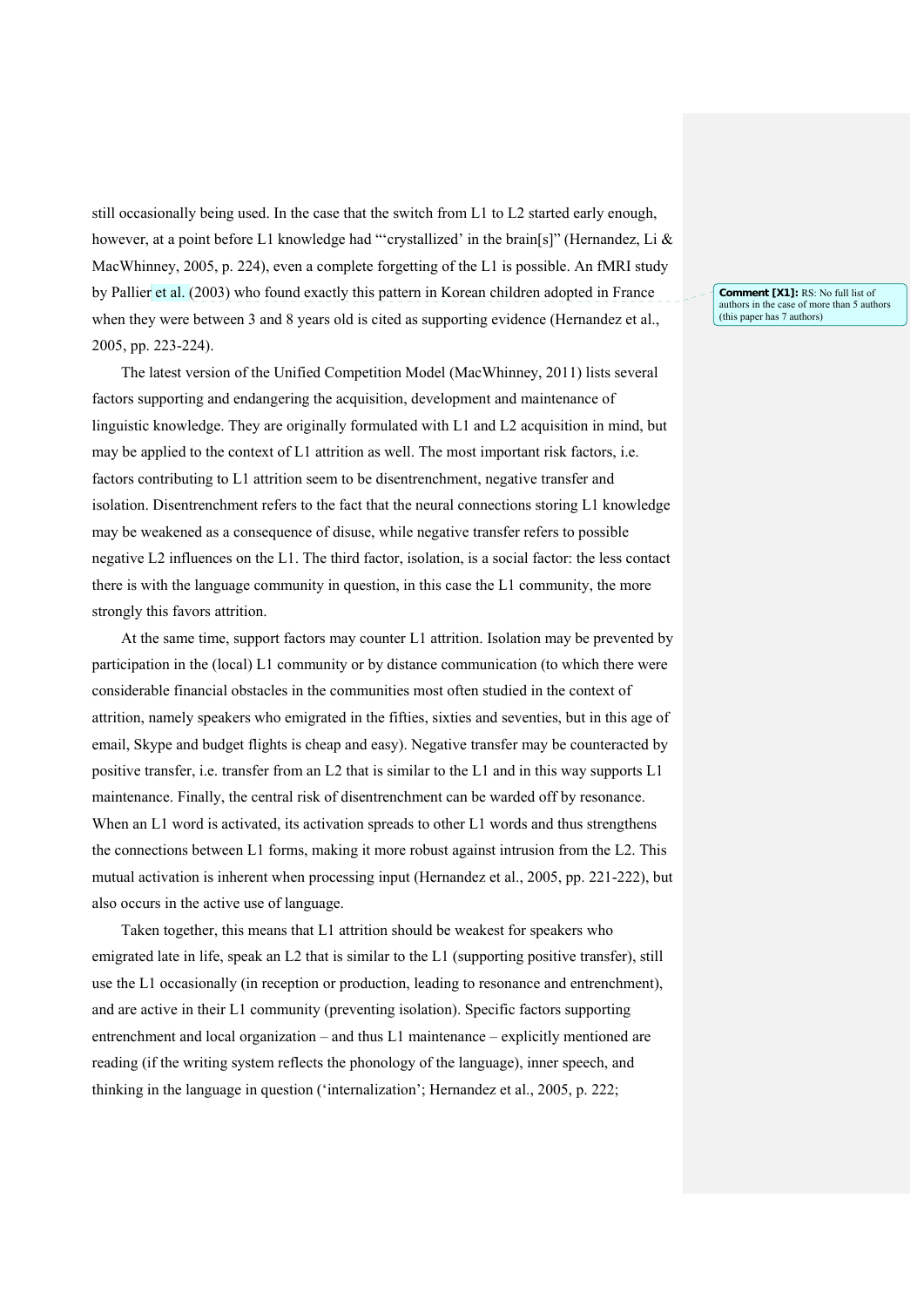MacWhinney, 2008, p. 362; MacWhinney, 2011, p. 221). Speakers with these characteristics should thus suffer comparatively less attrition.

 What kind of errors can be expected in L1 attriters? Generally speaking, linguistic transfer is expected to happen on the level of individual constructions, not across the board (MacWhinney, 2008, p. 352). Also, in L2 learning, transfer is initially expected for unmarked forms and only later also for forms that are marked in the L1. In language attrition, as the attriting language is deeply entrenched, this would probably mean that once attrition starts, marked forms should be affected first. Starting from these assumptions, the following development might be expected: In the area of the lexicon, which is the least entrenched (MacWhinney, 2008, p. 363) and thus the most prone to attrition, words with specialist meanings such as subordinates (MacWhinney, 2008, p. 349) should show transfer first. In syntax occasional L1 word order violations in some constructions may be expected, but no wholesale transfer of L2 sentence patterns, and here also the process will start with marked syntactic alternatives such as topicalization constructions (MacWhinney, 2008, p. 352). The area of morphosyntax is generally less prone to transfer (MacWhinney, 2008, p. 352-353), as those features often do not have direct correlates in the other language. For example, the gender system of German should remain intact in L1 German attriters with an L2 that does not morphologically encode gender (MacWhinney, 2008, p. 353). Finally, phonology is the most entrenched of all linguistic areas and transfer should be marginal (MacWhinney, 2008, p. 363).

With this background in mind, the present contribution will now turn to the findings from investigations of language attrition. Going into all of the areas mentioned above is beyond the scope of this paper, and testing the hypotheses is made difficult by the fact that L1 attrition studies have been carried out on the basis of theoretical assumptions that differ from those presented above. Also, not all of the topics above have been researched equally well. Therefore, will restrict ourselves to two key areas that might tell us something about the role of entrenchment: the impact of frequency and context of L1 use and the impact of the frequency of lexical items vs. similarity of items in L1 and L2.

#### **2. 'Use it or lose it'? The impact of frequency and context of L1 use**

The prediction that "continued experience with L1 keeps the language entrenched" (Paradis, 2009, p. 134), i.e. that language attrition is the result of language disuse and that continued

**Comment [X2]:** HJS: As the notion of hyponym is relative and transitive, it is not quite clear what is meant here. "Dog" as a hyponym of "animal"? "Collie" as a hyponym of "dog"?. One reference point would be basic-level categories. Can this be made more precise?

RS: Changed in accordance with MacWhinneys original formulation and with Prototype theory terminology

**Comment [X3]:** HJS: You could mention that going into all these areas and probing all these predictions ges beyond the scope of this paper and therefore, for reasons to be explained, you focus on these two key areas.

RS: Transition has been made clearer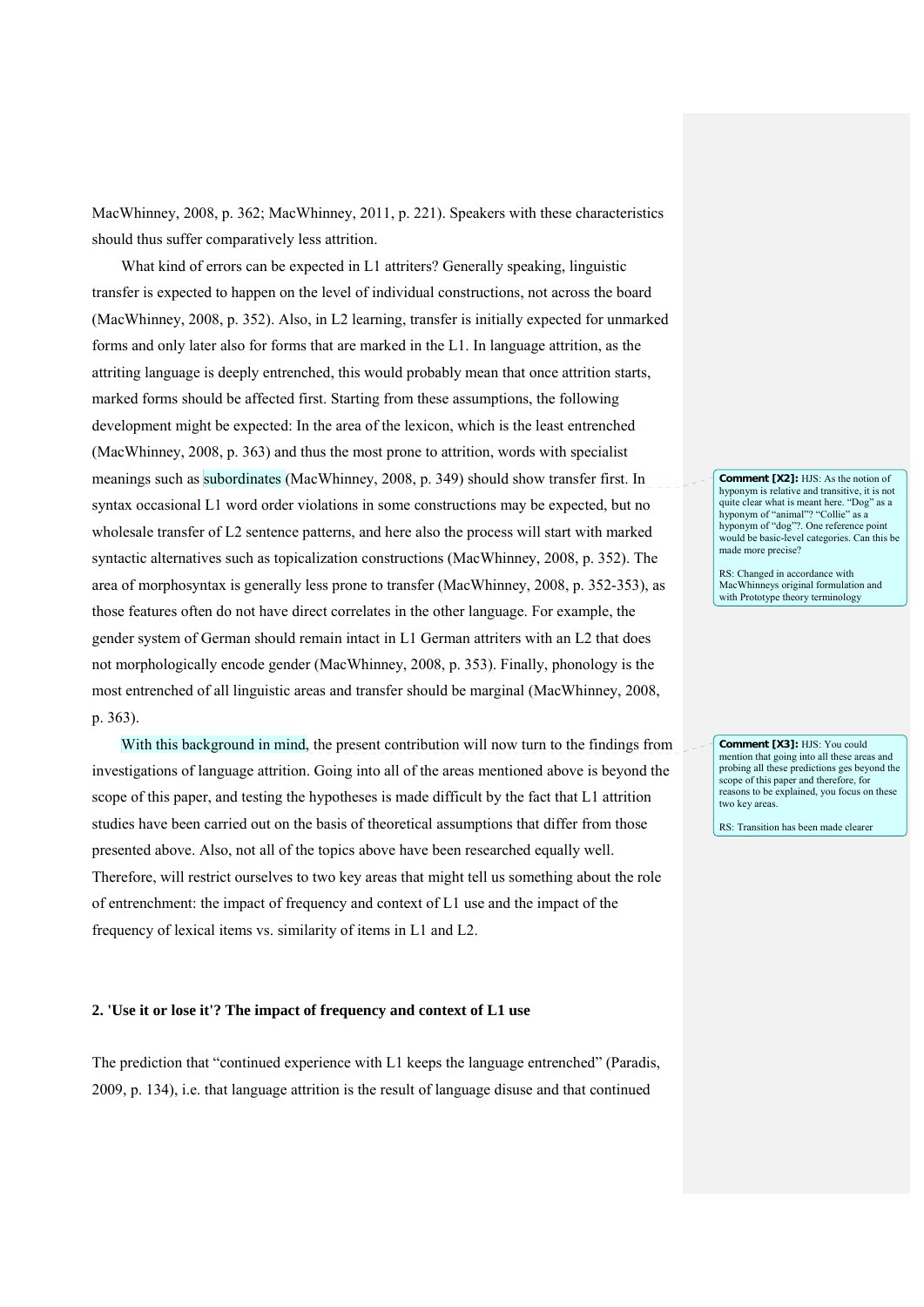exposure and use will lead to language maintenance, is one of the most basic and prevalent assumptions underlying attrition research. At first glance, there seems to be a solid underpinning of this idea in research on memory and accessibility which is closely linked to the notion of entrenchment: we know that in order to activate any given memory trace, a certain amount of neural energy is needed (see Takashima and Bakker, this volume). This variable has been referred to as the Activation Threshold (Paradis, 1993, 2004), and its value is determined by two factors: frequency and recency. Every time an item of information is retrieved from memory, this process of access causes a reduction in the Activation Threshold (AT), making it easier to access again the next time. Items that are used or encountered frequently consequently have a lower AT than rare ones. Over periods of disuse, the AT gradually increases, so that even items that had been very frequent at some time but not been activated over a long period will require more energy to access again (Paradis, 2004). Note that this is the exact neurolinguistic correlate of cognitive linguistic statements on entrenchment such as the ones by Langacker quoted above, and compatible with the memory processes assumed by the Unified Model. Also, effects of an interplay between frequency and recency of use have been reported repeatedly (see the overviews in Ellis 2012, Pfänder & Behrens 2016). The idea of an AT therefore predicts a straightforward and more or less linear impact of factors such as the amount of L1 use in the emigration situation and the length of residence on the degree of attrition an individual experienced, modulated only by the frequency of the linguistic item or structure affected by the attritional process.

 It is probably because this hypothesis is so apparently straightforward and so intuitively evident that for many years it was assumed to be virtually axiomatic. As a consequence, frequency of use was very rarely included as a predictor in attrition studies. This is partly due to the inherent difficulties of measuring this construct: Unlike other factors involved in the attritional process, such as length of residence or age at emigration, language use cannot be observed independently and objectively, but has to be measured based on self-assessments. Early studies attempted to do this by means of a single, binary or scaled, variable, but failed to identify any clear-cut effects on the outcome variables (e.g. de Bot, Gommans & Rossing, 1991; Jaspaert & Kroon, 1989; Köpke, 1999).

 These findings led to the assumption (Köpke & M. S. Schmid, 2004) that an experiential factor as complex as that of language use (often called language exposure in these studies, but usually referring to both productive and receptive language use) could not meaningfully be reduced to a single variable, such as the percentage of time that speakers estimate spending on using L1 vs. L2 (Köpke, 1999) or a Likert-Scale frequency estimate (de Bot, Gommans &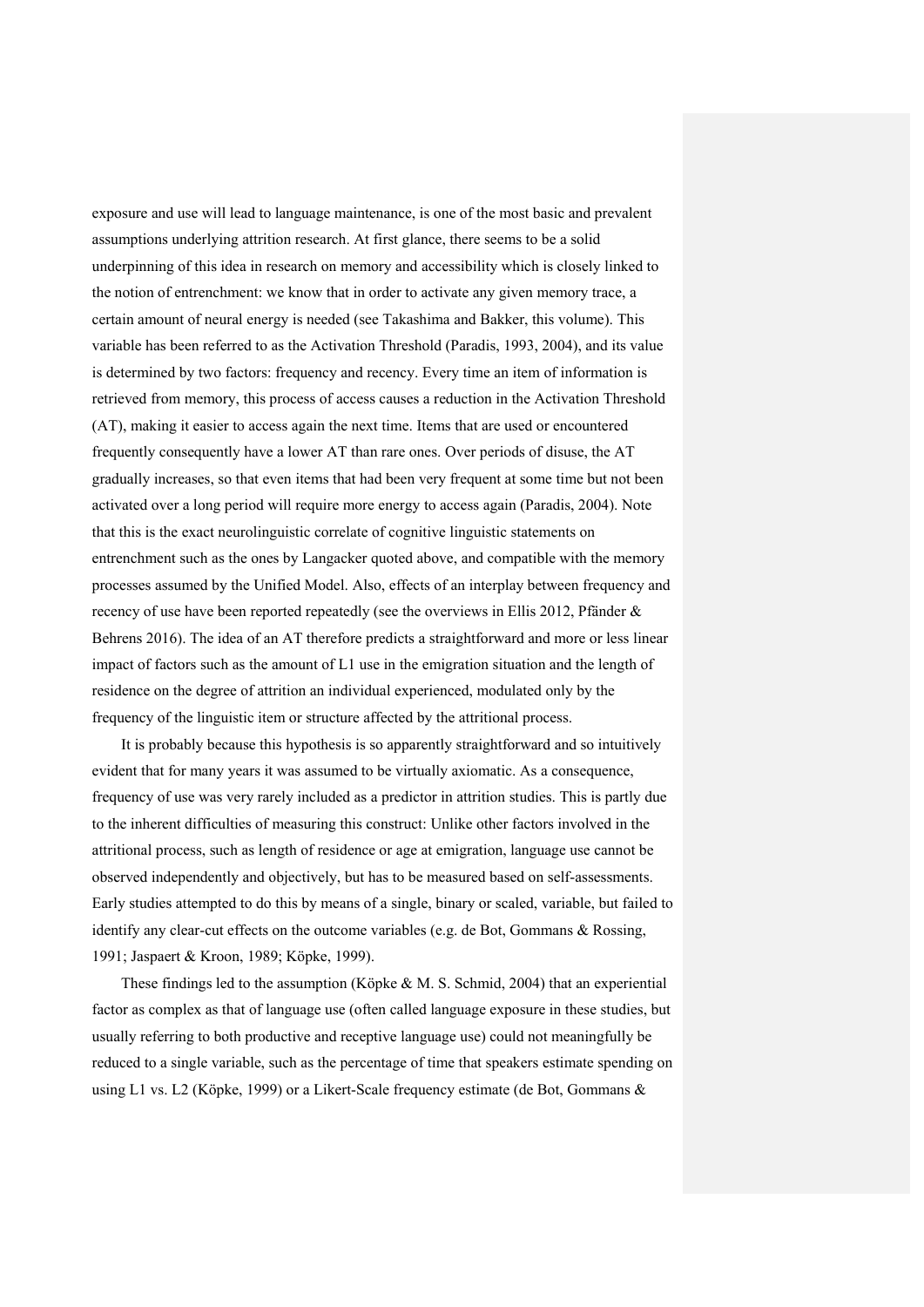Rossing, 1991), let alone a binary predictor such as the native language of the spouse (Jaspaert & Kroon, 1989) or the question "do you speak language  $X$ " with a yes/no answer (Ammerlaan, 1996). The Language Attrition Test Battery (M. S. Schmid, 2011) thus developed a multifactorial questionnaire for the assessment of linguistic habits across a range of interlocutors and contexts (the questionnaire is available in several languages at www.let.rug.nl/languageattrition/SQ). The items included in the questionnaire cover different modalities (speaking/listening, reading/writing, as well as inner language in a variety of contexts such as counting, praying and cursing) and language modes (bilingual, intermediate and monolingual mode). Schmid & Dusseldorp (2010) report a multifactorial analysis of data obtained by this instrument which resulted in a range of subscales or compound predictors with good internal validity. These compound predictors have since been replicated and applied in a number of investigations of the attrition of various languages and fall into clusters related to language mode in interactive contexts on the one hand and passive exposure, inner language and attitudinal factors on the other.

 The Principal Component Analysis (PCA) conducted by Schmid & Dusseldorp (2010) revealed three subsets of variables related to the frequency of use of the L1 in informal, everyday settings with other bilingual speakers: use of the L1 with the partner or spouse, with children (or grandchildren) and with friends. While there was no strong internal correlation between these factors (probably due to the fact that they were dependent on the presence of suitable bilingual speakers across the three settings, a factor that is largely outside the control of the individual speaker), it was hypothesized that they would all pertain to a similar kind of speech setting – crucially, one that corresponds to the description of "bilingual mode" in Grosjean's (2001) model of bilingual interaction, a context where both languages are highly active and code-switching is frequent and situation-appropriate. A second cluster of factors pertains to interactions in contexts where code-switching is not appropriate, namely the use of the language in L1-organizations such as churches and clubs (where the mixing of languages is often frowned upon) or with friends or family members back in the country of origin. Thirdly, the use of the L1 for professional purposes  $-$  i.e., in what Grosjean, 2001, terms the "intermediate mode", a formal setting where external stimuli keep the L2 at an extremely high level of activation, but where code-switching is situationally inappropriate – remained separate in the analysis from any of the other interactional variables. Two more largely attitudinal sets of predictors emerged, one of which also comprised receptive language use through reading, music, TV and so on, while the other was associated with feelings towards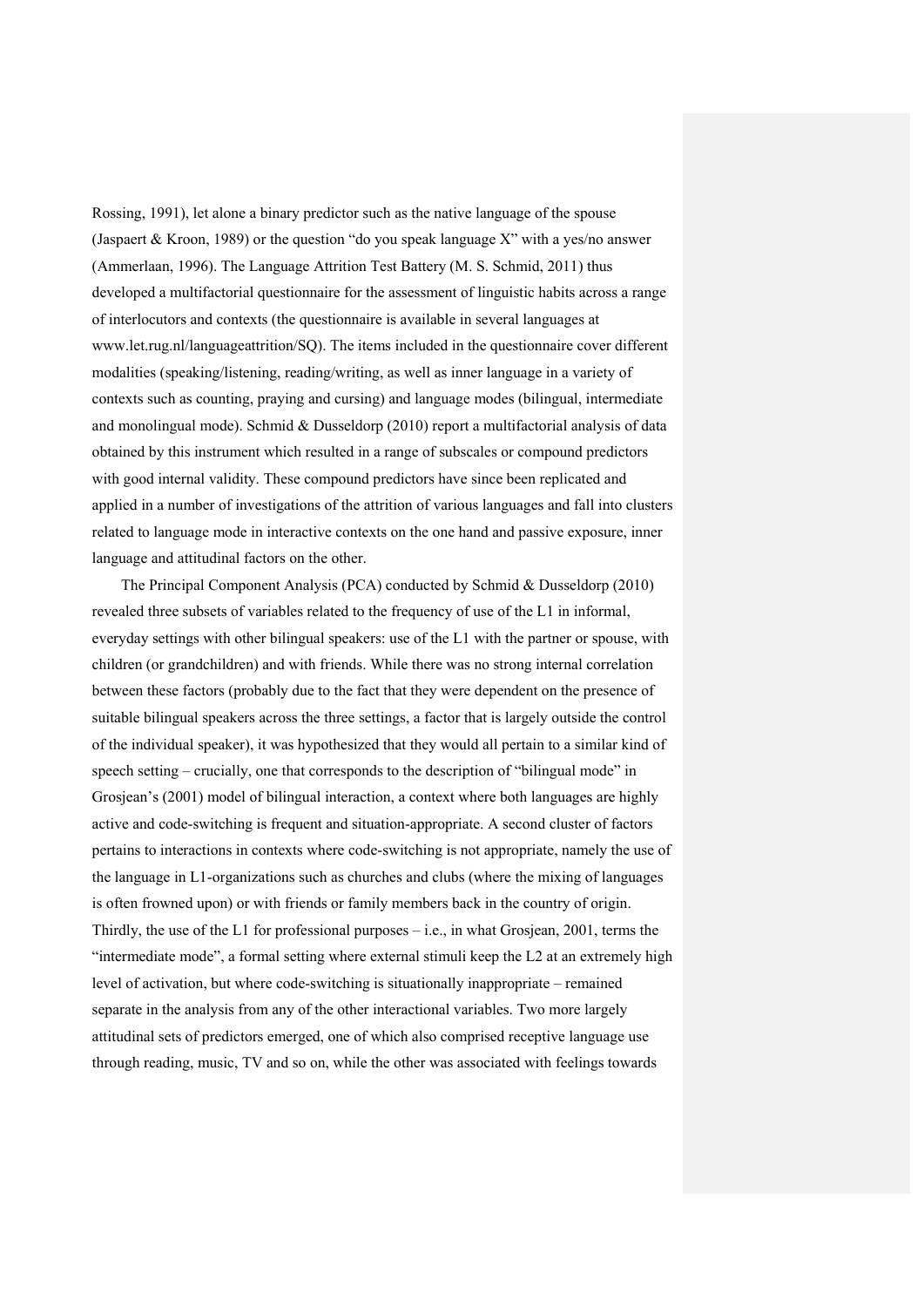both languages, cultures as well as towards language maintenance and transmission (M. S. Schmid & Dusseldorp, 2010, pp. 139ff.).

 M. S. Schmid & Dusseldorp (2010) then explored the predictive power of the compound factors calculated on the basis of the PCA for the scores that 106 L1 attriters of German achieved on a range of formal linguistic tasks as well as for lexical diversity, accuracy and fluency in free speech (when background factors such as age, length of residence and education were controlled for). Interestingly, the only factor that emerged as significant was the use of the L1 for professional purposes. This finding corresponds to an analysis that M. S. Schmid (2007) conducted on the same data, where the language use variables had been clustered exclusively on the basis of Grosjean's (2001) language mode model: Here, too, L1 use in settings where both languages are highly active but code-switching is situationally inappropriate emerged as the only significant predictor. In particular, both of these studies suggest that the type of L1 use that will arguably make up for the largest proportion of overall use – informal conversations within the family or with friends – does not play any role whatsoever for diversity, accuracy or fluency in L1 attrition.

 This result is so unexpected that one might be tempted to ascribe it to some kind of quirk in the data at hand. Note, however, that the investigation comprised what can be considered a fairly large sample of 106 bilingual speakers who were shown to differ significantly from a monolingual reference group – matched for age, sex and education – across all of the outcome variables considered. What is more, the design used in these two studies has been replicated in a number of PhD investigations in various linguistic settings (Cherciov, 2010, on Romanian-English bilinguals; Dostert, 2009, on English-German bilinguals; Keijzer, 2007, on Dutch-English bilinguals; Lubińska, 2011, on Polish-Swedish bilinguals; Varga, 2012, on Hungarian-Danish bilinguals and Yılmaz & M. S. Schmid, 2013, on Turkish-Dutch bilinguals). None of these investigations found an impact of predictors related to amount or type of language use. Professional L1 use was again the exception, but not all of the studies had large enough numbers of speakers to whom this factor applied (professional opportunities, for example, for which Hungarian is required being rather limited in Denmark). The only investigation which found a significant correlation is Opitz (2011), who calculated one compound attrition measure composed of the z-scores across all her tasks and one overall compound measure of L1 use. While these two variables correlated moderately  $(r = .545;$ Opitz, 2011, p. 300), no other background variables were partialled out in this analysis and the differential impact of different types of exposure and use was not assessed. So this particular finding is somewhat difficult to interpret.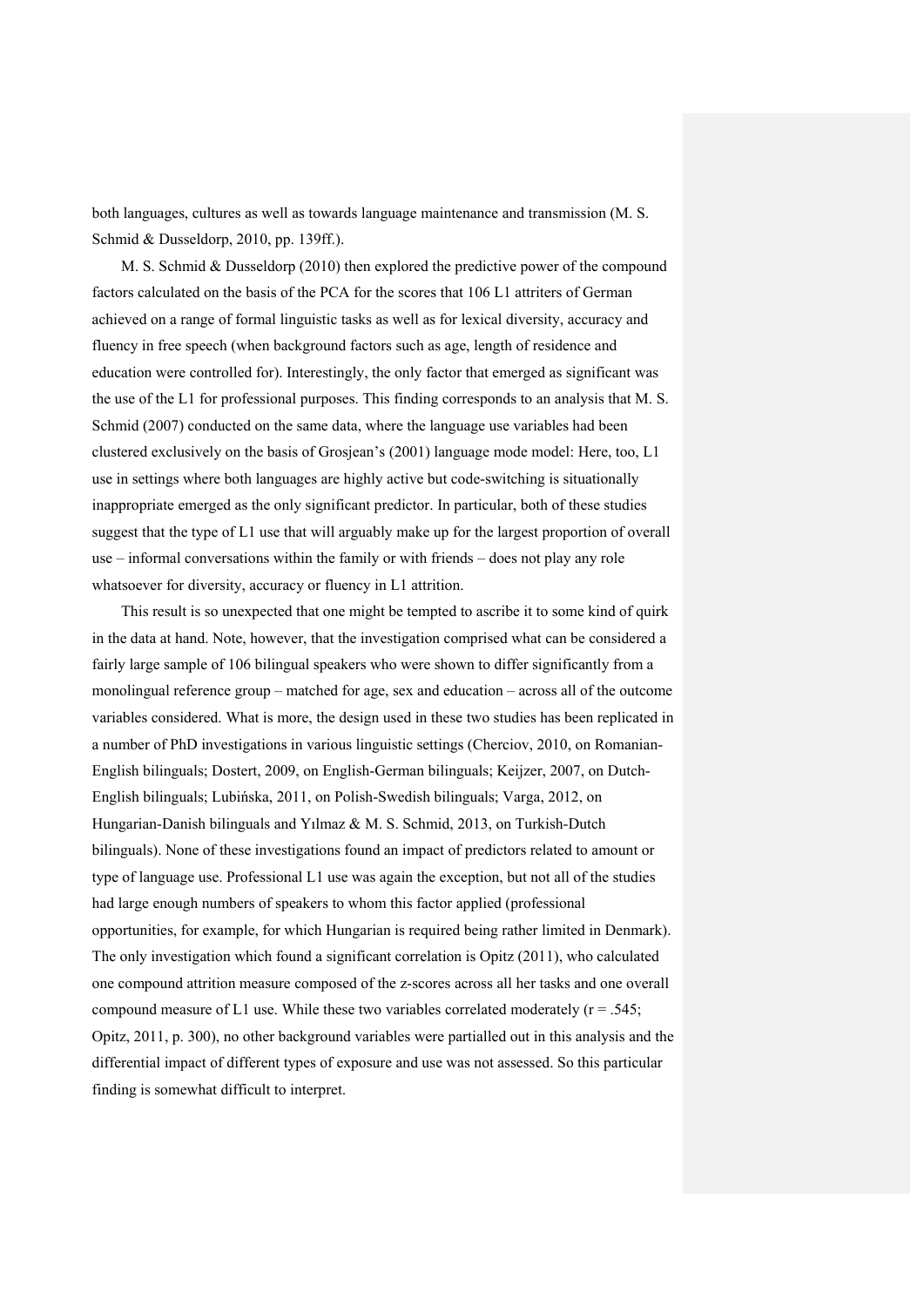All in all, it therefore seems that the notion that there should be a straightforward correspondence between 'frequency of L1 use' on the one hand and 'amount of L1 attrition' on the other, as has often been suggested, is too simplistic. M. S. Schmid (2007) suggests that there may be a kind of 'saturation threshold' in the development of the monolingual native speaker: The linguistic experience of someone who has been immersed in the L1 environment up to adolescence or adulthood (as was the case for the participants in all of the investigations listed above) is much more intensive than that in any other system of knowledge that we possess, as we arguably engage with it in some form or other at every waking moment (and a good deal of the time when we are asleep). Once the saturation threshold has been reached, further exposure and use (refreshment of the neural trace) may therefore no longer be necessary to maintain knowledge. This assumption is in line with the predictions made by MacWhinney (2011) and Hernandez and MacWhinney (2005) cited above, and it also receives support from several of the speakers in M. S. Schmid's sample who state not to have used their first language at all for several decades, but still retain native or near-native fluency, accuracy and lexical diversity (see also M. S. Schmid, 2009, for an extreme case). It seems thus that the simple frequency of L1 use by itself is not a sufficient explanatory concept for the degree of L1 attrition, and that L1 knowledge may possibly stay entrenched regardless of the amount of L1 use. Instead, it might rather be the type and quality of L1 use that can partially account for the differences between L1 attriters. Accordingly, M. S. Schmid proposes an alternative explanation which is based not on activation frequency but on inhibitory mechanisms (see below section 4).

# **3. Frequency of lexical items and cross-linguistic similarity**

A second entrenchment-related prediction for language attrition is that less frequent items should be prone to attrition effects and accessibility problems earlier than more frequent ones (e.g. Paradis, 2007, p. 121). From a cognitive linguistic point of view, this prediction should apply to both lexically specific items and more abstract constructions; L1 attrition studies however have applied this hypothesis most often to lexical knowledge.

 The lexicon is often assumed to be the most vulnerable part of the linguistic repertoire, i.e., the part that will be affected first, fastest, and most dramatically by any attritional process (M. S. Schmid & Jarvis, 2014, p. 729, for an overview). These predictions are in accord with MacWhinney's Unified Model (see above). There are solid theoretical and empirical grounds

**Comment [X4]:** HJS: It is not quite clear how this sentence ties in with what was said before. It seems to stand in contrast, but this is not signalled on the linguistic surface. Omit? Make the relation clearer?

RS: Relation made clearer

**Comment [X5]:** HJS: The section title introduces "lexical items". Why do you mentioned abstract constructions here?

RS: Paragraph has been rearranged so that mentioning this makes more sense (we do address syntax shortly and in more detail than in the first version later on in this section)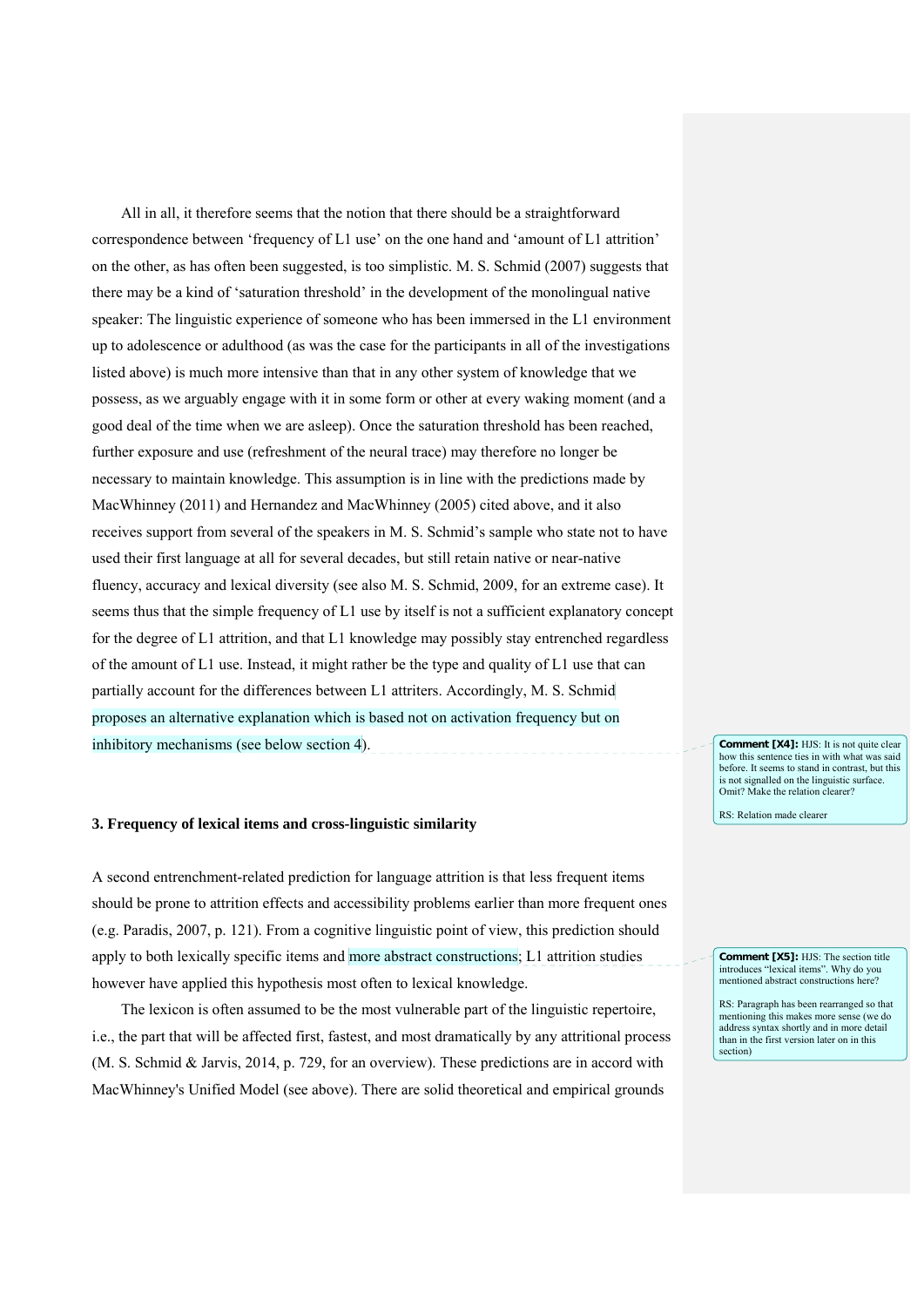also from other fields of linguistic investigation underpinning the *a priori* assumption that the lexicon is more prone to change in a language contact situation than other aspects of linguistic knowledge, and that non-use will lead to loss. For example, Paradis (2007) relates the lexicon's presumed vulnerability to characteristics of different memory systems and their role for language: Declarative memory (which is assumed to underlie semantic knowledge and to be non-modality-specific) is thought to be more susceptible to L2 transfer and to forgetting in general than procedural memory (on which, in Paradis' framework, grammatical knowledge and other predominantly or fully automatized processes are based) (Paradis, 2007, p. 127). Schmid and Köpke (2008) furthermore refer to volume, frequency and interconnectedness effects: The mental lexicon contains more information and less connections than, for example, the phoneme inventory, which typically consists of a limited number of items that are used extremely frequently and exist in a densely connected network. This implies that, while small changes in a closed-class system will quickly ramify across the entire network, the lexicon can tolerate and absorb a certain number of changes. This is mirrored in the resilience found in models of the self-organizing cortical maps assumed by the Unified Model that still responded properly even when a particular unit in the map was destroyed (MacWhinney, 2008, p. 344). Findings from language shift and language death also indicate that lexical borrowings from the surrounding language and loss or inaccessibility of items in the disappearing one are among the most common phenomena (e.g. Dorian, 1973; 1978).

 Although existing findings, interpretations, claims, and assumptions regarding the lexicon's elevated susceptibility to cross-linguistic interference, non-use and attrition are interesting, the difficulty of establishing a common basis of comparison between different linguistic levels makes it very difficult to evaluate predictions that refer to differential attrition rates and effects (M. S. Schmid & Köpke, 2008). For example, is it really possible to make a meaningful comparison of the number of words a person might have 'lost' and the amount of phonetic drift that has taken place in their linguistic repertoire? A well-designed longitudinal investigation across the first few years of the incubation period might conceivably be able to demonstrate that an individual attriter is experiencing attrition effects in the lexicon at a stage where other linguistic levels are, as yet, unaffected. To date there are no such studies charting the earliest years of attrition. However, recent findings demonstrating phonetic drift in the L1 of beginning L2 learners within the first six weeks of an intensive language course (Chang, 2012) make it unlikely that lexical attrition should indeed be the primary phenomenon: just like later L2 learners (where this has been demonstrated repeatedly, starting with Flege 1987), they showed a drift of voice onset times and formant frequency  $(F_1$  and  $F_2)$  in their L1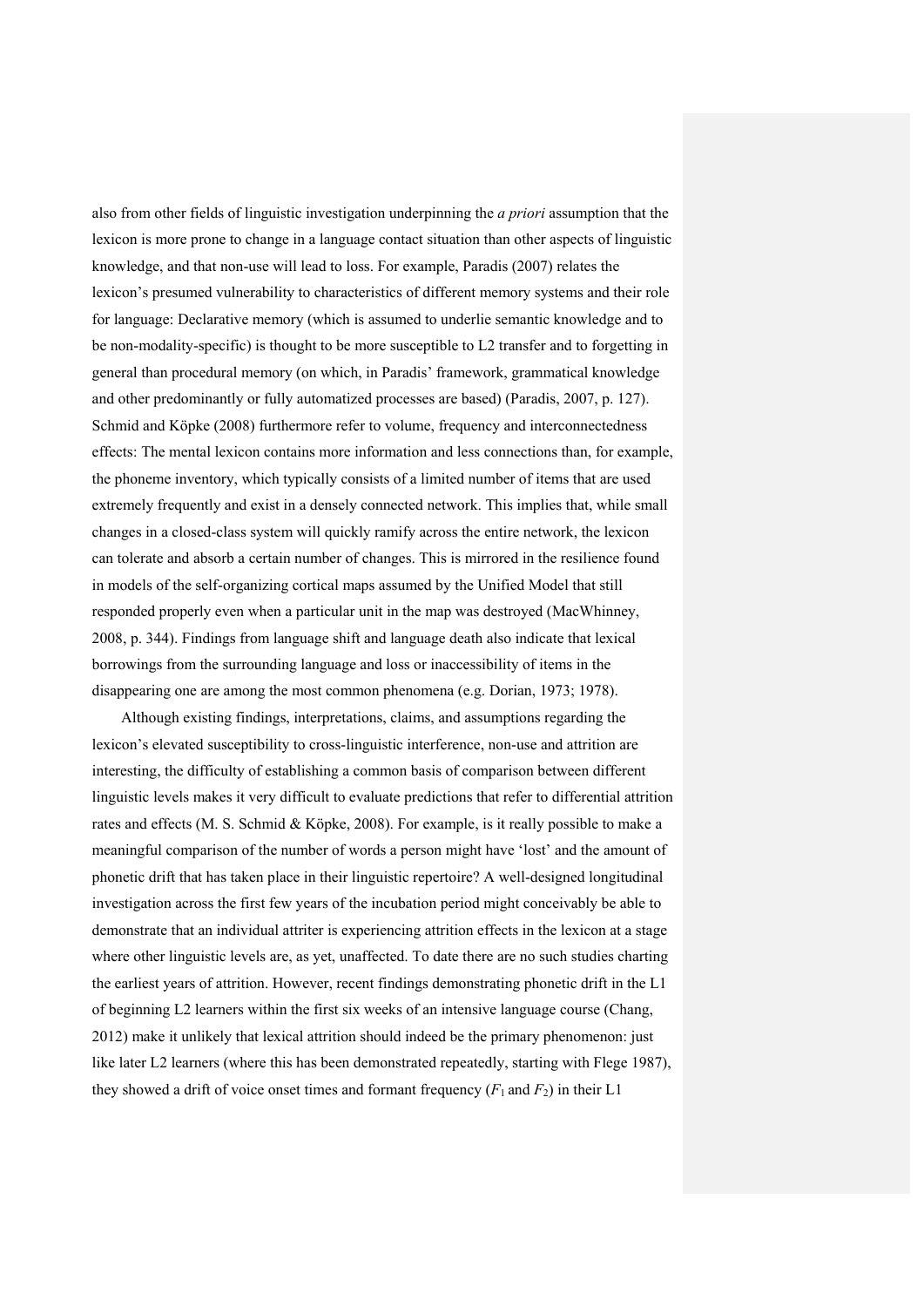towards the L2 norms in some sounds. This finding is surprising from the point of view of the Unified Model where the L1 phonology is viewed as the most entrenched of all linguistic areas (MacWhinney, 2008, p. 363) and no phonetic attrition other than possibly a loss of fluency or a change in pausing patterns (as in M. S. Schmid & Beers Fägersten, 2010) would be expected.

 That notwithstanding, the lexicon can potentially offer interesting insights into the role of frequency of reinforcement for the maintenance/attrition of linguistic knowledge. In this context, two hypotheses formulated by Andersen (1982) remain valid:

An LA [language attriter] will have a smaller number and a smaller variety of lexical items available to him than a comparable LC [linguistically competent individual] in the same language. […] An LA's lexical repertoire will match his recent (and prior) experience with different domains of use and semantic areas. His lexicon will be most impoverished in those areas where he has had little or no experience. He will exhibit greater numbers of gaps in those areas where he has no recent experience in comparison with other areas where he has had recent experience using the language. […] What lexicon the LA has retained will be of common, highly-frequent, unmarked lexical items; the gaps will be of less-common, low-frequency, highly-marked items. (Andersen, 1982, p. 94)

Again, this prediction tallies perfectly with both entrenchment approaches such as the Unified Model and the Activation Threshold Hypothesis.

 In order to test and evaluate these predictions, a number of studies (comprising the same set of PhD theses quoted above: Cherciov, 2010; Dostert, 2009; Keijzer, 2007; Lubińska, 2011; Opitz, 2011; Varga, 2012; Yılmaz, 2013) assessed global attrition effects. Both formal tasks (such as verbal fluency of picture naming) and lexical diversity in free speech were investigated in these studies, with somewhat varying findings. M. S. Schmid & Jarvis (2014, p. 732) point out a pattern in the results: Significant differences between attriters and controls consistently only emerge in populations larger than 25 speakers (while the increase of disfluency phenomena in free speech, which may also be an indication of lexical access problems, appears to be somewhat more robust to smaller sample sizes). They conclude that the lack of a significant difference in those studies investigating smaller populations may be a Type II error, due to the relative subtlety of the process of change (in itself an argument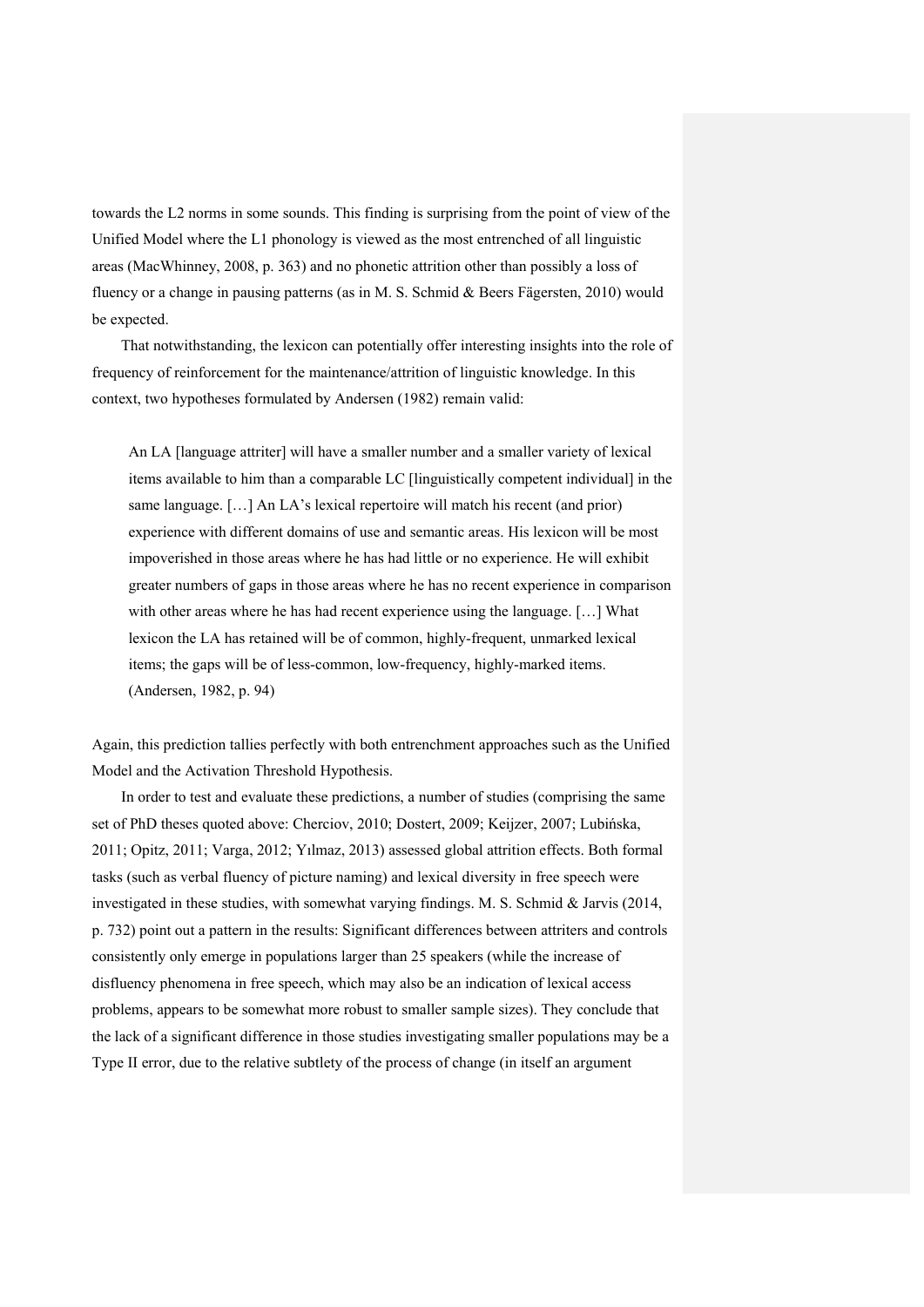against the pervasive notion that the lexicon is the part of the linguistic repertoire which is 'most vulnerable' to attrition).

 M. S. Schmid & Jarvis (2014) then attempt to assess the impact of corpus frequency on lexical attrition, in order to test the hypothesis that attriters will retain only "common, highlyfrequent, unmarked lexical items" and show gaps where "less-common, low-frequency, highly-marked items" are concerned, as predicted by Andersen (1982, p. 94). In two speech samples from a population of 106 attriters of German (who had been residing in an L2 English or L2 Dutch environment for an average of 37 and 34 years, respectively) and 53 monolingual controls, they investigate the distribution of more and less frequent lexical items (based on their distribution in both the speech samples at hand and the COSMAS II corpus<sup>1</sup>). For lexical frequencies based exclusively on their own corpus, they do find a slight but significant tendency of attriters to overuse more frequent and underuse less frequent items. This tendency, however, all but disappears when lexical frequency is based on the much larger COSMAS II corpus. For L1 attriters immersed in an English-speaking environment, there is still a significant difference, but effect sizes are extremely weak  $(\eta^2)$  between 0.04 and .01; M. S. Schmid & Jarvis, 2014, p. 739), while for L1 attriters in a Dutch environment there are no significant differences from the controls at all. Extralinguistic factors, such as frequency of use of the L1, played no significant role for any of these frequency measures.

 The finding that the attriters with Dutch as L2 showed no difference to the controls while the attriters with English as L2 did is interesting, as it suggests that the large proportion of cognates that the Dutch and the German language share may make it easier for the Dutch L2 speakers to maintain their lexicon (the authors also demonstrate that these speakers, but not the L2 English speakers, overuse lexical items that are similar in their two languages as compared with the monolingual controls, M. S. Schmid & Jarvis, 2014, p. 740). This finding tallies with the predictions made on the basis of the Unified Model, as positive transfer is one of the factors proposed to be supporting the maintenance of linguistic knowledge. From a cognitive linguistic point of view, such a positive effect should also occur with larger and less lexically specific constructions such as idioms or grammatical constructions (e.g., word order). To date, there are no attrition studies specifically investigating this; however, in a review of several studies on errors in attriters, M. S. Schmid (2013) compares the number of syntactic errors in L1 German attriters with Dutch or English as L2. While both languages are closely related to German, the similarities shared with Dutch in the syntactic domain are far

 $\overline{a}$ 

<sup>1</sup> Corpus Search Management and Analysis, maintained by the *Institut für deutsche Sprache* at Mannheim and based on ca. 5.4 billion word forms.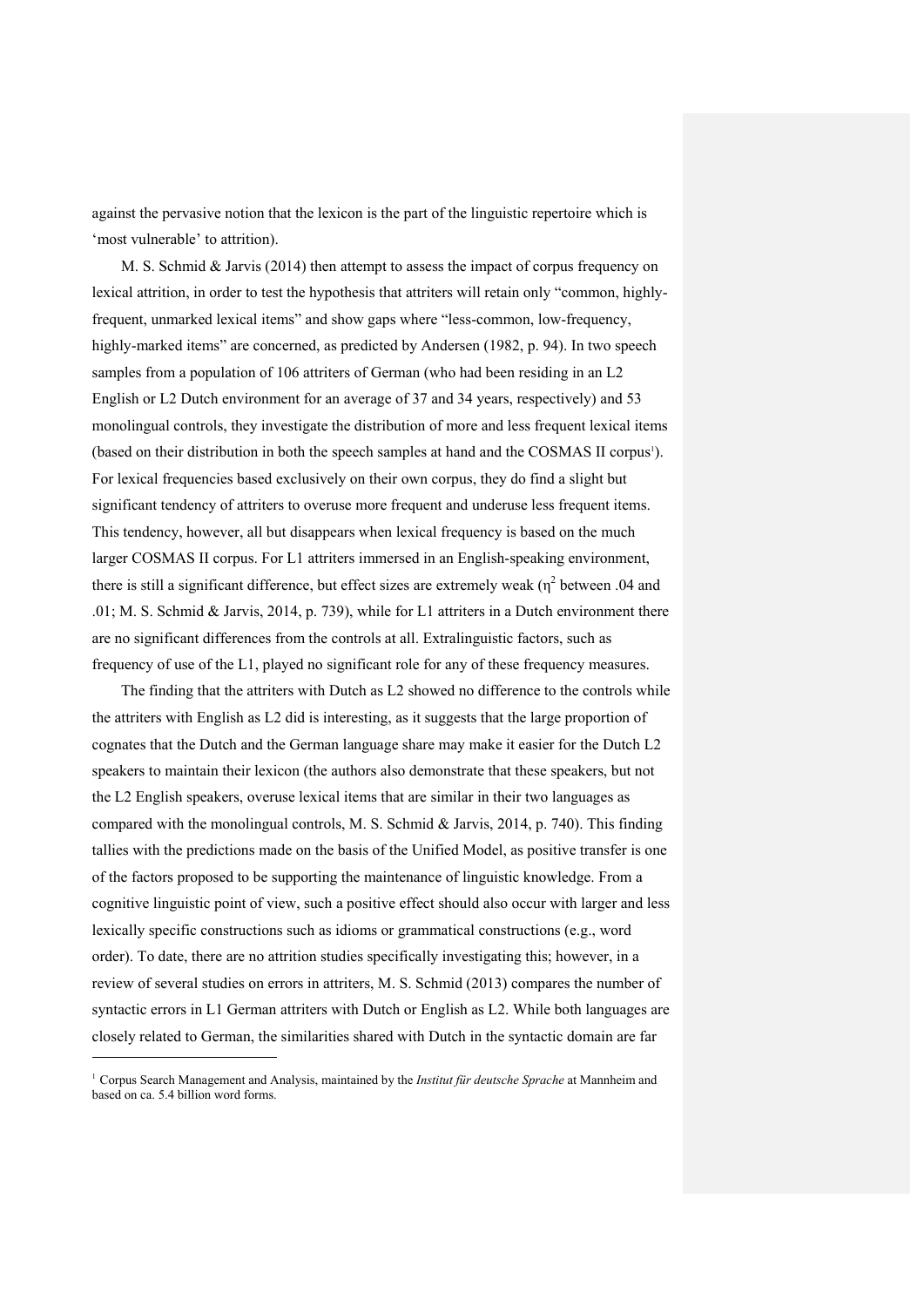greater than those shared with English. In spite of this, both groups of attriters showed the same amount of syntactic errors in their L1 in their free speech (Fig. 1 on p. 101). This runs against the expectations formulated above. However, further studies looking into the effects of positive transfer for other constructions than words are needed to allow firm conclusions.

 Taken together, the findings suggest that there may indeed be a slight role of frequency of reinforcement for lexical attrition. However, it is clear that predictions such as the one by Andersen quoted above strongly overstate the case: While the use of very low-frequency words by the attriters in the studies above was slightly reduced overall as compared to the controls, they still did avail themselves of that part of their linguistic repertoire.

### **4. Entrenchment, inhibition and cognitive control**

Investigations of L1 attrition often express the authors' surprise at the degree to which the native language of migrants can be maintained, apparently largely intact, over many decades, and the findings reported above show that this maintenance is not influenced dramatically by the amount to which the language remains in use. This stability contrasts starkly with findings of first language maintenance and loss among younger migrants or heritage speakers, who often possess a knowledge of their first language that is dramatically impoverished and more similar to that of foreign language speakers than of natives (see e.g. Montrul, 2008; M. S. Schmid, 2013). In particular, findings from international adoptees have shown that the birth language can be forgotten almost entirely, and that whatever traces of the linguistic experience are retained in memory are likely confined to the phonological level and do not extend to, for example, syntax or the lexicon (Hyltenstam, Bylund, Abrahamsson & Park, 2009; Oh, Au & Jun, 2010; Pallier et al., 2003; Pierce, Klein, Chen, Delcenserie & Genesee, 2014; M. S. Schmid, 2012; Zhou & Broersma, 2014).

 These findings do suggest that there is a point in linguistic development, situated substantially later than the age (typically between ages 2 and 6) at which individual grammatical features are usually taken to become target-like, at which the memory for the native language becomes in some way consolidated or 'crystallized' (Hernandez et al., 2005, p. 224). Before this age, it is susceptible to change under conditions of massive input from another language and to erosion due to reduced input, while afterwards it becomes largely impervious to such matters. This suggests an important role for entrenchment not only for language acquisition but also for the consolidation of linguistic memory.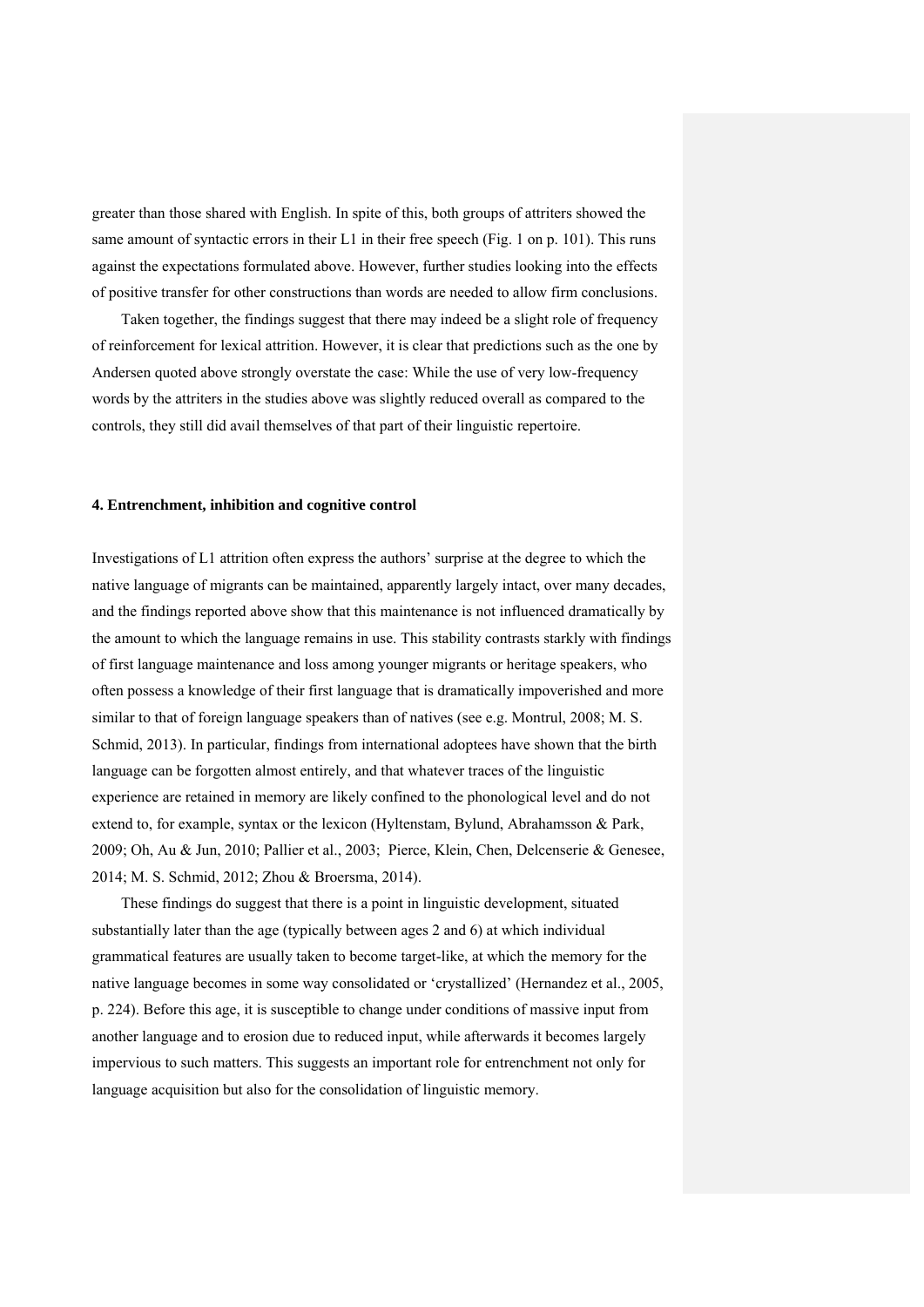After this age, it appears that rehearsal is no longer required to maintain native linguistic knowledge and keep it accessible. What appears to be more important is the online competition between a bilingual's different language systems. The mechanism invoked by M. S. Schmid (2007) to account for the protective function that L1 use for professional purposes has for L1 maintenance thus relies not so much on the activation but on the inhibition of knowledge: Migrants who use their L1 for work-related purposes (e.g. language teachers, secretaries or administrators in businesses with international links, translators and interpreters, but also staff members in restaurants or shops catering to certain cuisines or backgrounds) do so in a setting in which all kinds of stimuli keep the second language at a very highly active level. They usually have to use both languages frequently in the course of their working day, but keep them separate and avoid mixing, involuntary switching, and crosslinguistic interference. The massive practice they have at this inhibitory mechanism (for both their languages) may make it easier for them to perform the tasks usually employed in attrition investigations.

 Interestingly, this suggestion, first made by M. S. Schmid in 2007, is very much in line with recent work in the context of what has been termed the 'bilingual advantage' – the finding that long-term bilinguals often outperform monolinguals when it comes to tasks measuring executive function and cognitive control. This is usually ascribed to the fact that the effort which goes towards both maintaining and keeping separate more than one linguistic system in daily life can result in enhanced domain-general cognitive control and executive function (for recent overviews see Baum & Titone, 2014; Bialystok, Craik, Green & Gollan, 2009; Valian, 2015). However, the bilingual advantage appears to be modulated by many factors and it is, as yet, unclear which specific phenomena linked with the bilingual experience are conducive to its formation. One factor which has been mentioned in this context is the extent to which individual bilinguals separate their languages in daily use: There is substantial research demonstrating that all of a bilingual's languages are active at any given point in time during speech production, but that the activation of the language not currently in use can vary from minimal (single-language/monolingual mode) to very high (dense code-switching situation/bilingual mode) (e.g. Green & Abutalebi, 2013; Grosjean, 2001). It has been assumed for some time that bilinguals who rarely code-switch ('nonswitchers') benefit more in terms of cognitive control/executive function than 'fluent' or 'dense' switchers (Green, 2011), since non-switchers have more practice in exerting language control in order to minimize the activation of the non-target language and so prevent switches or interference between their languages (Green, 2014). This suggests that patterns of language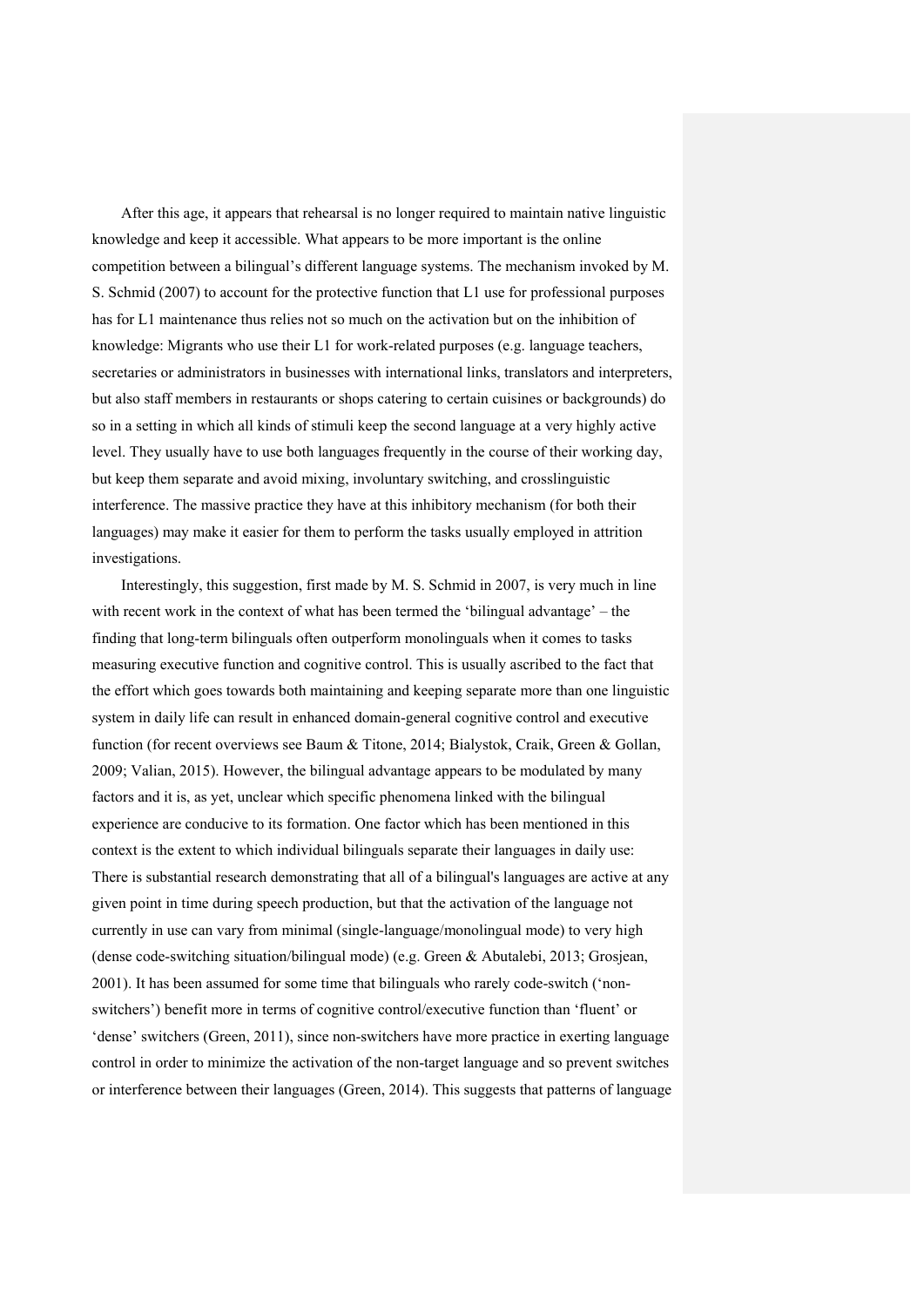use and language mixing may not only impact on the maintenance or attrition of the first language, but have wider implications for overall mechanisms of domain-general cognitive control.

### **5. Conclusion**

The present contribution has attempted to show ways in which current investigations and findings from the area of first language attrition can benefit cognitive linguistic approaches and theories of entrenchment. We have tried to argue that the loss, deterioration or change of linguistic knowledge is the other side of the coin of its acquisition, establishment and entrenchment and, as such, its study should form an integral part of the cognitive linguistic endeavour. However, while it is often implicitly or explicitly evoked in theoretical treatments, language attrition has never yet been explicitly addressed within the empirical work on usagebased and entrenchment-oriented approaches. Investigating attrition has the potential to elucidate the importance of factors such as the frequency of overall use and the frequency of items or constructions in memory consolidation, as well as for the development of domaingeneral cognitive functions. We have shown that the entrenchment of L1 skills and the related processes of retention or forgetting of linguistic items does not depend in a straightforward or linear way on frequency-related predictors, but on a complex interaction of factors, including age and patterns of language use. More specifically, the process of attrition might not only be impacted by the entrenchment of the L1 knowledge, but also the ability of the speaker to inhibit the L2 knowledge.

### **References**

- Ammerlaan, T. (1996). *You get a bit wobbly. Exploring bilingual lexical retrieval processes in the context of first language attrition*. Ph.D. dissertation, Katholieke Universiteit Nijmegen.
- Andersen, R. W. (1982). Determining the linguistic attributes of language attrition. In R. D. Lambert & B. F. Freed (Eds.), *The loss of language skills* (pp. 83-118). Rowley, MA: Newbury House.
- Anderson, J. R. (2014). *Cognitive psychology and its implications* (Eighth Edition). New York: Worth Publishers.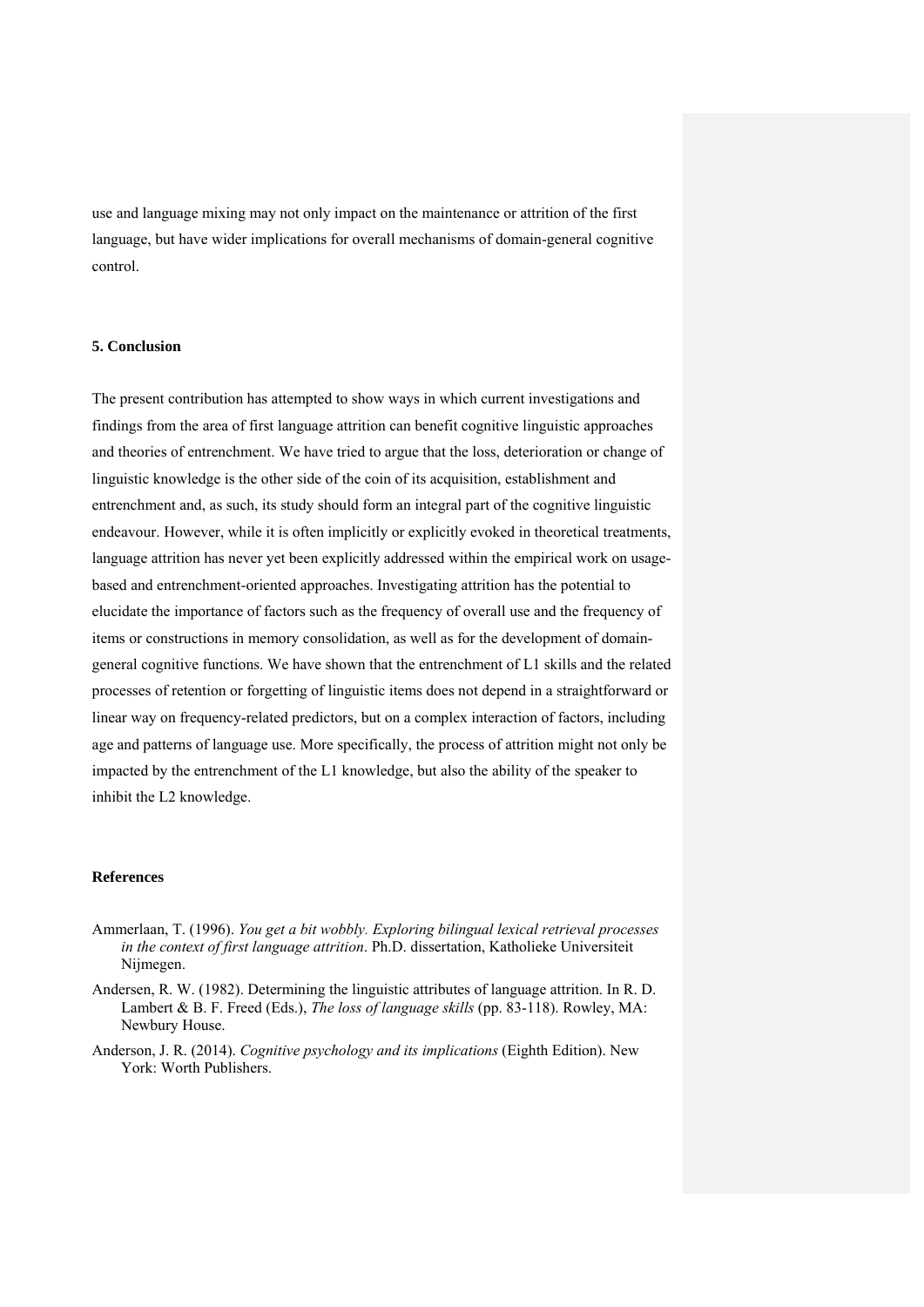- Bates, E.& MacWhinney, B. (1982). Functionalist approaches to grammar. In E. Wanner & L. Gleitman (Eds.), *Language acquisition: The state of the art* (pp. 173–218). New York: Cambridge University Press.
- Baum, S., & Titone, D. (2014). Moving toward a neuroplasticity view of bilingualism, executive control, and aging. *Applied Psycholinguistics*, *35*(05), 857–894.
- Bialystok, E., Craik, F. I. M., Green, D. W., & Gollan, T. H. (2009). Bilingual minds. *Psychological Science in the Public Interest*, *10*(3), 89–129.
- Bot, K. de, Gommans, P., & Rossing, C. (1991). L1 Loss in an L2 Environment: Dutch Immigrants in France. In H.W. Seliger & R. M. Vago (Eds.), *First Language Attrition* (pp. 87-98). Cambridge: Cambridge University Press.
- Chang, C. B. (2012). Rapid and multifaceted effects of second-language learning on firstlanguage speech production. *Journal of phonetics*, *40*(2), 249-268.
- Cherciov, M. (2011). Between Attrition and Acquisition: the Case of Romanian in Immigrant Contexts. PhD dissertation, University of Toronto.
- Dorian, N. (1973). Grammatical change in a dying dialect. *Language*, *49 (2)* 413-438.
- Dorian, N. (1978). Fate of morphological complexity in language death: Evidence from East Sutherland Gaelic. *Language*, 54 (3): 590–609
- Dostert, S. (2009). Multilingualism, L1 attrition and the concept of 'native speaker'. PhD dissertation, Heinrich-Heine Universität Düsseldorf.
- Ellis, N. C. (2012). What can we count in language, and what counts in language acquisition, cognition, and use? In S. T. Gries & D. S. Divjak (Eds.), *Frequency Effects in Cognitive Linguistics, Vol. 1: Statistical Effects in Learnability, Processing and Change* (pp. 7-34). Berlin/Boston: de Gruyter.
- Ellis, N. C. (2013). Second language acquisition. In G. Trousdale & T. Hoffmann (Eds.), *Oxford Handbook of Construction Grammar* (pp. 365-378). Oxford: Oxford University Press.
- Flege, J. E. (1987). The production of "new" and "similar" phones in a foreign language: Evidence for the effect of equivalence classification. *Journal of Phonetics, 15*(1), 47–65.
- Green, D. W. (2011). Language control in different contexts: the behavioral ecology of bilingual speakers. *Frontiers in Psychology*, *2*, 103.
- Green, D. W. (2014). Individual variability and neuroplastic changes. *Applied Psycholinguistics*, *35*(5), 910–912.
- Green, D. W., & Abutalebi, J. (2013). Language control in bilinguals: The adaptive control hypothesis. *Journal of Cognitive Psychology*, *25*(5), 515–530.
- Grosjean, F. (2001). The bilingual's language modes. In J. Nicol (Ed.), *One mind, two languages: Bilingual language processing* (pp. 1-22). Oxford: Blackwell.
- Hernandez, A., Li, P., & MacWhinney, B. (2005). The emergence of competing modules in bilingualism. *Trends in Cognitive Sciences*, 9, 220-225.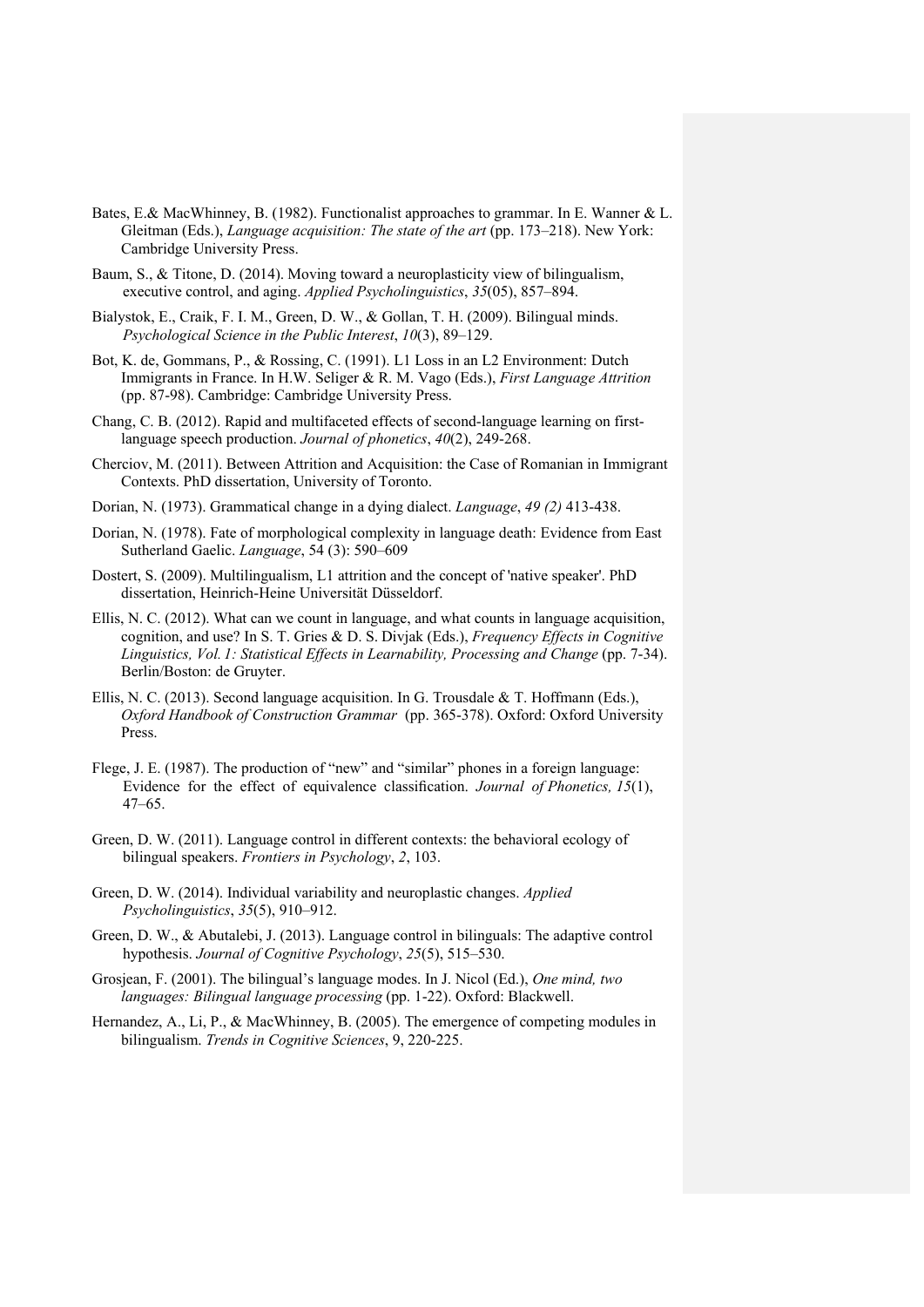- Hyltenstam, K., Bylund, E., Abrahamsson, N., & Park, H.-S. (2009). Dominant language replacement; The case of international adoptees. *Bilingualism: Language and Cognition, 12*(2): 121-140.
- Jaspaert, K., & Kroon, S. (1989). Social determinants of language loss. *ITL. Review of Applied Linguistics*, (83-84), 75-98.
- Keijzer, M. (2007). *First Language Attrition: A crosslinguistic investigation of Jakobson's regression hypothesis.* PhD dissertation, Vrije Universiteit Amsterdam.
- Köpke, B. (1999). *L'attrition de la première language chez le bilingue tardif: implications pour l'étude psycholinguistique du bilinguisme*. Ph.D. Dissertation, Université de Toulouse-Le Mirail.
- Köpke, B., & M. S. Schmid. (2004). First language attrition: the next phase, in: M. S. Schmid/B. Köpke/M. Keijzer/L. Weilemar (eds). *First Language Attrition: Interdisciplinary Perspectives on Methodological Issues*. Amsterdam/Philadelphia: John Benjamins, pp. 1-45.
- Langacker, R. W. (1987). *Foundations of cognitive grammar, vol. 1 : Theoretical prerequisites*. Stanford, CA: Stanford University Press.
- Langacker, R. W. (1988). A usage-based model. In B. Rudzka-Ostyn (Ed.), *Topics in Cognitive Linguistics* (pp.127-161). Amsterdam and Philadelphia: John Benjamins.
- Langacker, R. W. (2000). A dynamic usage-based model. In S. Kemmer & M. Barlow (Eds.), *Usage-Based Models of Language* (pp. 1–63). Stanford: Center for the Study of Language and Information.
- Lubińska, D. (2011). *Förstaspråksattrition hos vuxna: Exemplet polsktalande i Sverige* (Adult first language attrition: The case of Polish speakers in Sweden). PhD dissertation, University of Stockholm.
- MacWhinney, B. (1987). The Competition Model. In B. MacWhinney (Ed.), *Mechanisms of language acquisition* (pp. 249–308). Hillsdale, NJ: Lawrence Erlbaum.
- MacWhinney, B. (2008). A Unified Model. In N. Ellis & P. Robinson (Eds.), *Handbook of cognitive linguistics and second language acquisition* (pp. 341-372). Mahwah NJ: Lawrence Erlbaum.
- MacWhinney, B. (2011). The logic of the unified model. In S.M. Gass & A. Mackey (Eds.), *The Routledge Handbook of Second Language Acquisition* (pp. 211-227). New York and London: Routledge.
- Montrul, S. (2008). *Incomplete Acquisition in Bilingualism. Re-examining the age factor*. Amsterdam/Philadelphia: John Benjamins.
- Oh, J. S., Au, T. K. F., & Jun, S. A. (2010). Early childhood language memory in the speech perception of international adoptees. *Journal of child language*, *37*(05), 1123-1132.
- Opitz, C. (2011). *First language attrition and second language acquisition in a secondlanguage environment*. PhD dissertation, Trinity College Dublin.
- Pallier, C., Dehaene, S., Poline, J.-B., LeBihan, D., Argenti, A.-M., Dupoux, E., & Mehler, J. (2003). Brain imaging of language plasticity in adopted adults: Can a second language replace the first? *Cerebral Cortex*, 13, 155–161.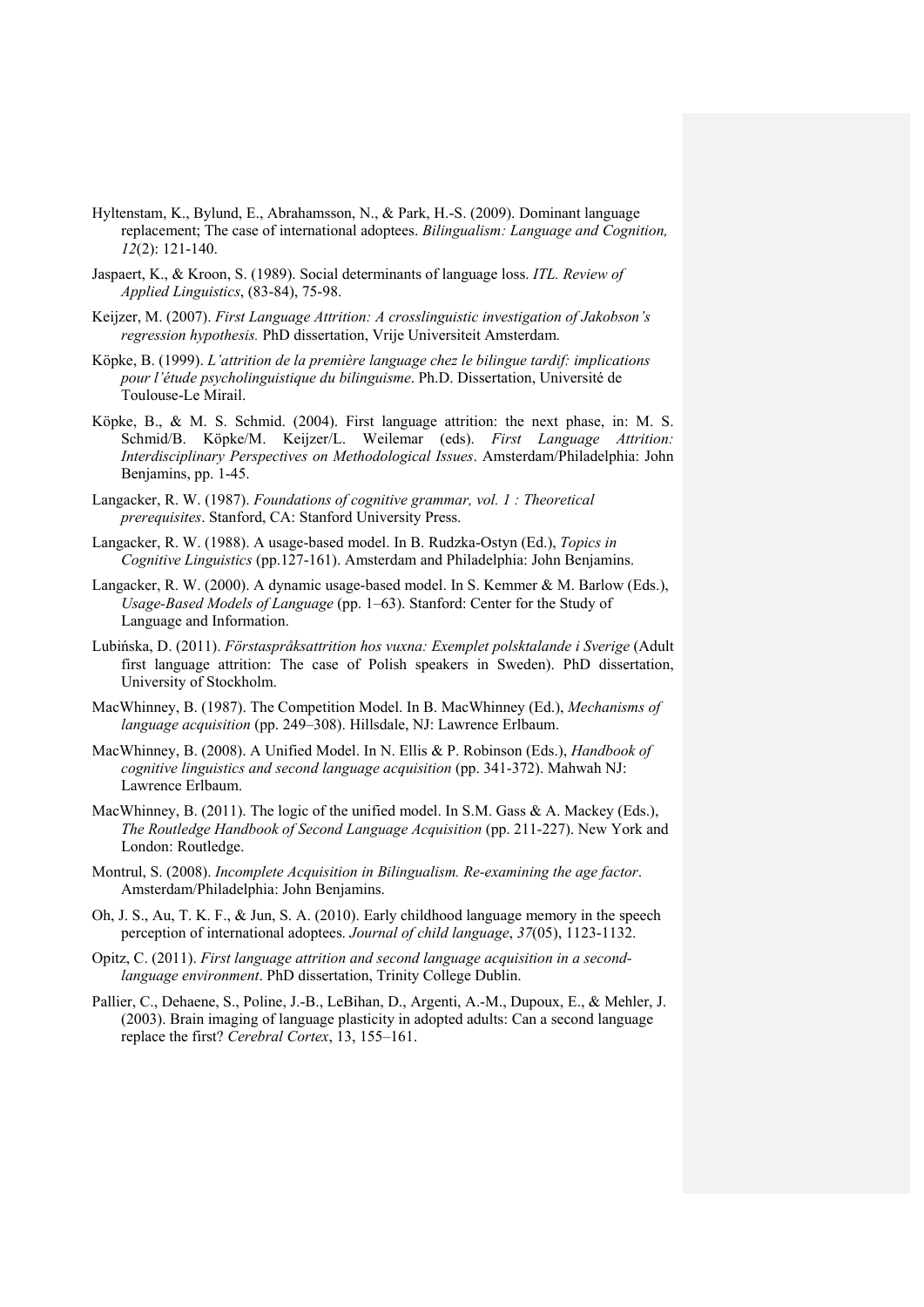- Paradis, M. (1993). Linguistic, psycholinguistic, and neurolinguistic aspects of interference in bilingual speakers: the activation threshold hypothesis. *International Journal of Psycholinguistics*, 9 (2), 133-145.
- Paradis, M. (2004). *A Neurolinguistic Theory of Bilingualism*. Amsterdam: John Benjamins.
- Paradis, M. (2007). L1 attrition features predicted by a neurolinguistic theory of bilingualism. In B. Köpke, M. S. Schmid, M. Keijzer & S. Dostert (Eds.), *Language Attrition: Theoretical perspectives* (pp. 121-134). Amsterdam: John Benjamins.
- Paradis, M. (2009). *Declarative and procedural determinants of second languages*. John Benjamins Publishing.
- Pavlenko, A. (2004). L2 influence and L1 attrition in adult bilingualism. In M. S. Schmid, B. Köpke, M. Keijzer & L. Weilemar (Eds.), *First Language Attrition: Interdisciplinary perspectives on methodological issues* (pp. 47-59) Amsterdam/Philadelphia: John Benjamins.
- Pavlenko, A. (2010). Verbs of motion in L1 Russian of Russian-English bilinguals. *Bilingualism: Language and Cognition* 13.1, 49-62.
- Pfänder, S., & Behrens, H. (2016): Experience counts: An introduction to frequency effects in language. In H. Behrens & S. Pfänder (Eds.), Experience Counts: Frequency Effects in Language (pp. 1-20). Berlin/Boston: de Gruyter.
- Pierce, L. J., Klein, D., Chen, J. K., Delcenserie, A., & Genesee, F. (2014). Mapping the unconscious maintenance of a lost first language. *Proceedings of the National Academy of Sciences*, *111*(48), 17314-17319.
- Pine, J. M., Lieven, E. V. M., & Rowland, C. F. (1998). Comparing different models of the development of the English verb category. *Linguistics*, 36(4), 807-830.
- Pizzuto, E., & Caselli, C. (1992). The acquisition of Italian morphology. *Journal of Child Language,* 19, 491–557.
- Rubino, R. B., & Pine, J. M. (1998). Subject-verb agreement in Brazilian Portuguese: What low error rates hide. *Journal of Child Language*, 25, 35–59.
- Schmid, M. S. (2007). The role of L1 use for L1 attrition. In B. Köpke, M. S. Schmid, M. Keijzer & S. Dostert (Eds.), *Language Attrition: Theoretical perspectives* (pp. 135-153). Amsterdam/Philadelphia: John Benjamins.
- Schmid, M. S. (2009). On L1 attrition and the linguistic system. *EuroSLA yearbook 9*: 212- 244
- Schmid, M. S. (2011). *Language Attrition*. Cambridge University Press.
- Schmid, M. S. (2012). The impact of age and exposure on bilingual development in international adoptees and family migrants: A perspective from Holocaust survivors. *Linguistic Approaches to Bilingualism*, *2*(2), 177-208.
- Schmid, M. S. (2013). First language attrition: state of the discipline and future directions. *Linguistic Approaches to Bilingualism* 3(1), 97-116.
- Schmid, M. S. (2014). The debate on maturational constraints in bilingual development: a perspective from first language attrition. *Language acquisition* 21(4), 386-410.
- Schmid, M. S., & Beers Fägersten, K. (2010). Fluency and language attrition. *Language Learning* 60 (4), 753–791.